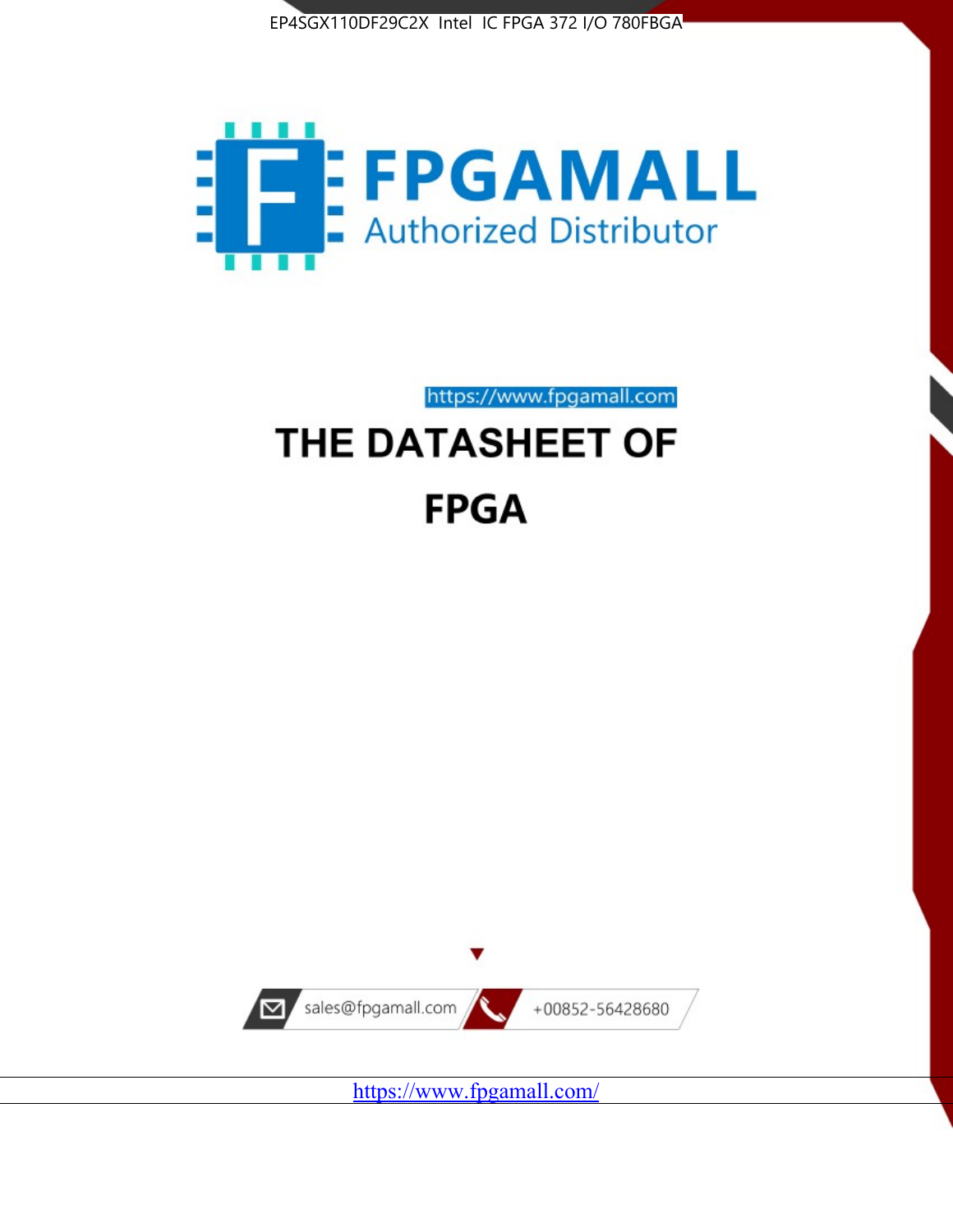EP4SGX110DF29C2X Intel IC FPGA 372 I/O 780FBGA



# **1. Overview for the Stratix IV Device Family**

**SIV51001-3.5**

Altera® Stratix® IV FPGAs deliver a breakthrough level of system bandwidth and power efficiency for high-end applications, allowing you to innovate without compromise. Stratix IV FPGAs are based on the Taiwan Semiconductor Manufacturing Company (TSMC) 40-nm process technology and surpass all other high-end FPGAs, with the highest logic density, most transceivers, and lowest power requirements.

The Stratix IV device family contains three optimized variants to meet different application requirements:

- Stratix IV E (Enhanced) FPGAs—up to 813,050 logic elements (LEs), 33,294 kilobits (Kb) RAM, and 1,288 18 x 18 bit multipliers
- Stratix IV GX transceiver FPGAs—up to 531,200 LEs, 27,376 Kb RAM, 1,288 18 x 18-bit multipliers, and 48 full-duplex clock data recovery (CDR)-based transceivers at up to 8.5 Gbps
- Stratix IV GT—up to 531,200 LEs, 27,376 Kb RAM, 1,288 18 x 18-bit multipliers, and 48 full-duplex CDR-based transceivers at up to 11.3 Gbps

The complete Altera high-end solution includes the lowest risk, lowest total cost path to volume using HardCopy® IV ASICs for all the family variants, a comprehensive portfolio of application solutions customized for end-markets, and the industry leading Quartus® II software to increase productivity and performance.

f For information about upcoming Stratix IV device features, refer to the *[Upcoming](http://www.altera.com/literature/hb/stratix-iv/uf01001.pdf?GSA_pos=2&WT.oss_r=1&WT.oss=upcoming)  [Stratix IV Device Features](http://www.altera.com/literature/hb/stratix-iv/uf01001.pdf?GSA_pos=2&WT.oss_r=1&WT.oss=upcoming)* document.

f For information about changes to the currently published *Stratix IV Device Handbook*, refer to the *[Addendum to the Stratix IV Device Handbook](http://www.altera.com/literature/hb/stratix-iv/stx4_siv54002.pdf)* chapter.

This chapter contains the following sections:

- "Feature Summary" on page 1–2
- "Architecture Features" on page 1–6
- "Integrated Software Platform" on page 1–19
- "Ordering Information" on page 1–19

@2016 Altera Corporation. All rights reserved. ALTERA, ARRIA, CYCLONE, HARDCOPY, MAX, MEGACORE, NIOS, QUARTUS and STRATIX words and logos are trademarks of Altera Corporation and registered in the U.S. Patent and Trademark



Stratix IV Device Handbook Volume 1 January 2016

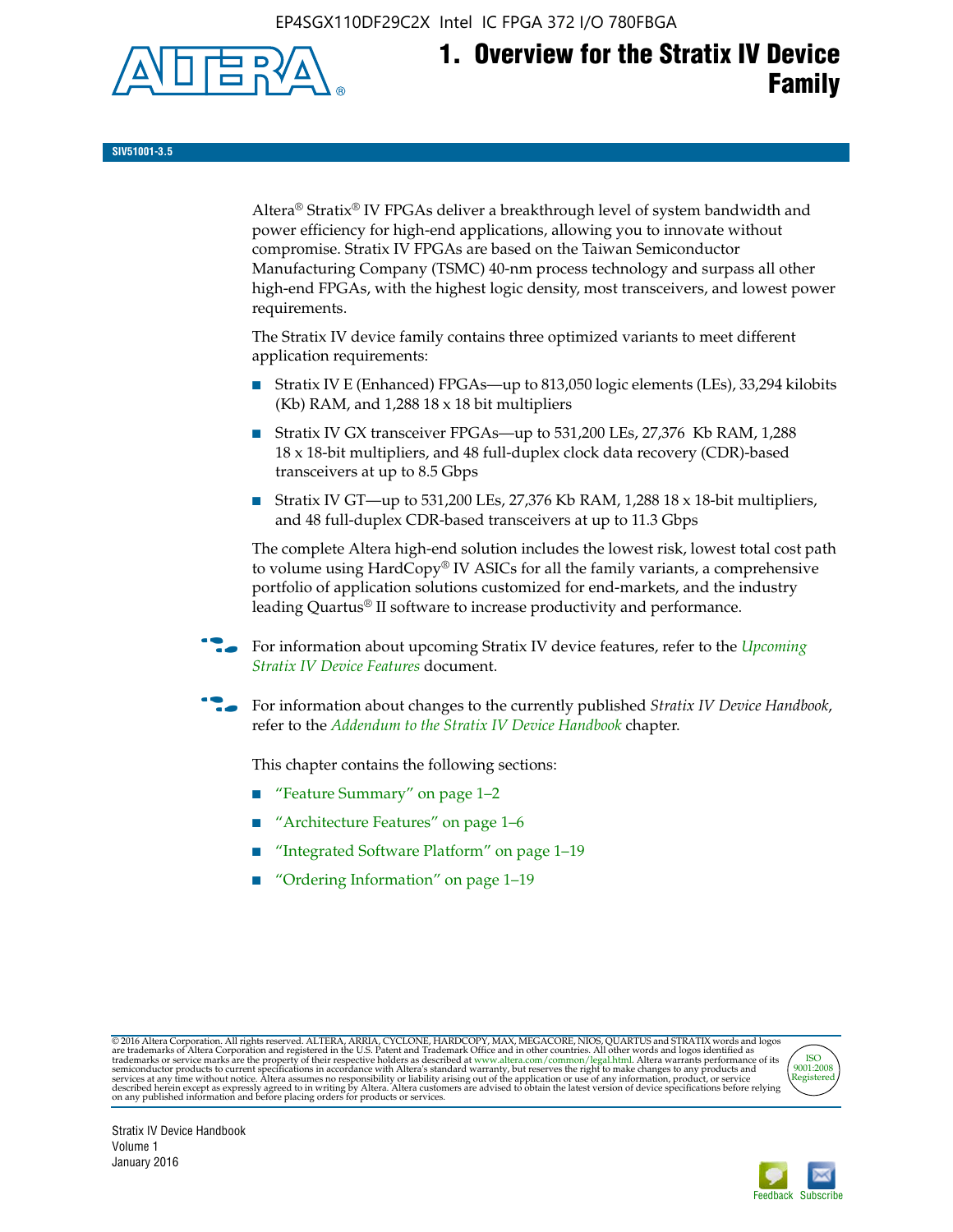# **Feature Summary**

The following list summarizes the Stratix IV device family features:

- Up to 48 full-duplex CDR-based transceivers in Stratix IV GX and GT devices supporting data rates up to 8.5 Gbps and 11.3 Gbps, respectively
- Dedicated circuitry to support physical layer functionality for popular serial protocols, such as PCI Express (PCIe) (PIPE) Gen1 and Gen2, Gbps Ethernet (GbE), Serial RapidIO, SONET/SDH, XAUI/HiGig, (OIF) CEI-6G, SD/HD/3G-SDI, Fibre Channel, SFI-5, and Interlaken
- Complete PCIe protocol solution with embedded PCIe hard IP blocks that implement PHY-MAC layer, Data Link layer, and Transaction layer functionality

**For more information, refer to the** *[IP Compiler for PCI Express User Guide](http://www.altera.com/literature/ug/ug_pci_express.pdf)***.** 

- Programmable transmitter pre-emphasis and receiver equalization circuitry to compensate for frequency-dependent losses in the physical medium
- Typical physical medium attachment (PMA) power consumption of 100 mW at 3.125 Gbps and 135 mW at 6.375 Gbps per channel
- 72,600 to 813,050 equivalent LEs per device
- 7,370 to 33,294 Kb of enhanced TriMatrix memory consisting of three RAM block sizes to implement true dual-port memory and FIFO buffers
- High-speed digital signal processing (DSP) blocks configurable as 9 x 9-bit,  $12 \times 12$ -bit,  $18 \times 18$ -bit, and  $36 \times 36$ -bit full-precision multipliers at up to 600 MHz
- Up to 16 global clocks (GCLK), 88 regional clocks (RCLK), and 132 periphery clocks (PCLK) per device
- Programmable power technology that minimizes power while maximizing device performance
- Up to 1,120 user I/O pins arranged in 24 modular I/O banks that support a wide range of single-ended and differential I/O standards
- Support for high-speed external memory interfaces including DDR, DDR2, DDR3 SDRAM, RLDRAM II, QDR II, and QDR II+ SRAM on up to 24 modular I/O banks
- High-speed LVDS I/O support with serializer/deserializer (SERDES), dynamic phase alignment (DPA), and soft-CDR circuitry at data rates up to 1.6 Gbps
- Support for source-synchronous bus standards, including SGMII, GbE, SPI-4 Phase 2 (POS-PHY Level 4), SFI-4.1, XSBI, UTOPIA IV, NPSI, and CSIX-L1
- Pinouts for Stratix IV E devices designed to allow migration of designs from Stratix III to Stratix IV E with minimal PCB impact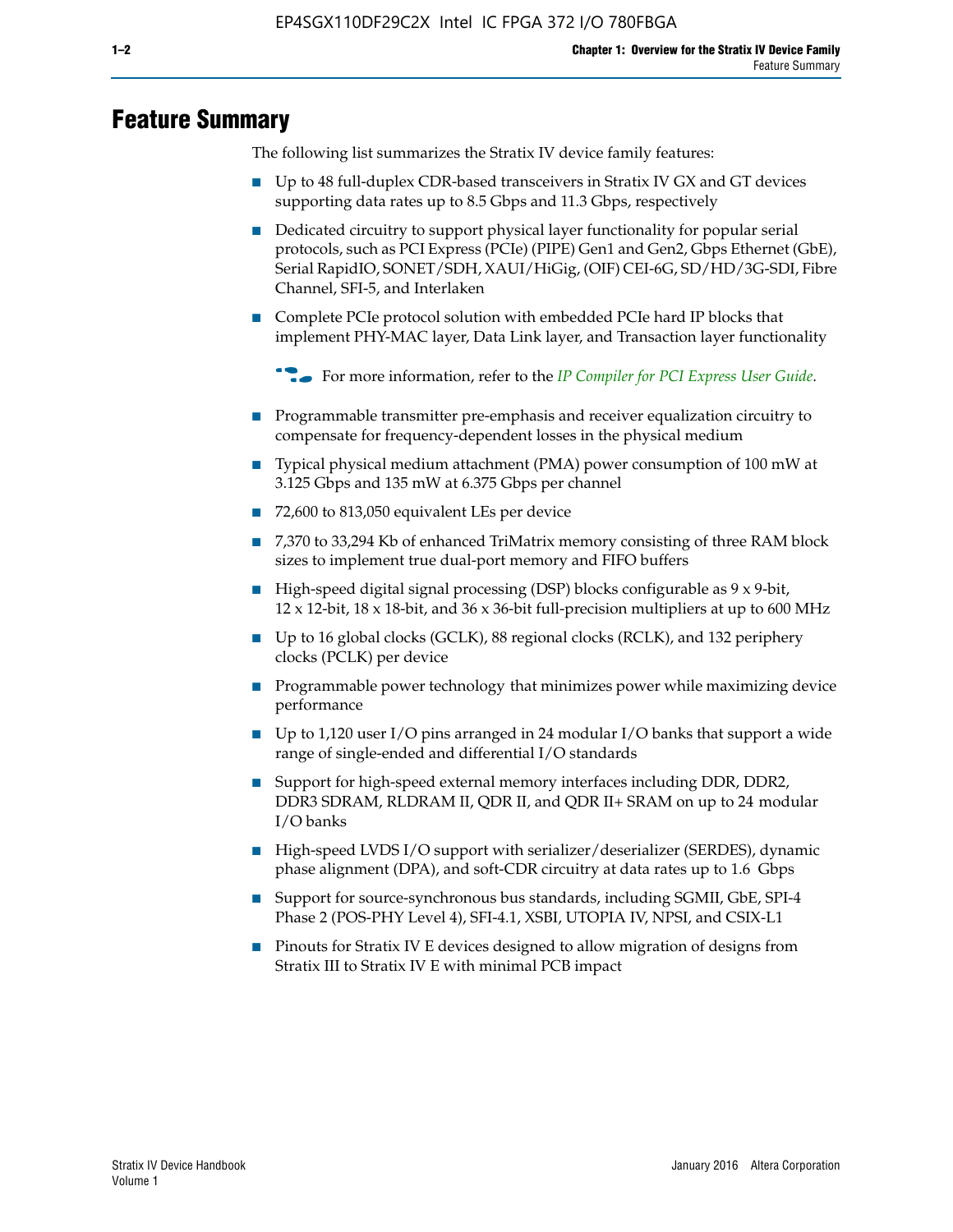# **Stratix IV GX Devices**

Stratix IV GX devices provide up to 48 full-duplex CDR-based transceiver channels per device:

- Thirty-two out of the 48 transceiver channels have dedicated physical coding sublayer (PCS) and physical medium attachment (PMA) circuitry and support data rates between 600 Mbps and 8.5 Gbps
- The remaining 16 transceiver channels have dedicated PMA-only circuitry and support data rates between 600 Mbps and 6.5 Gbps
- **1 The actual number of transceiver channels per device varies with device selection. For** more information about the exact transceiver count in each device, refer to Table 1–1 on page 1–11.
- 1 For more information about transceiver architecture, refer to the *[Transceiver](http://www.altera.com/literature/hb/stratix-iv/stx4_siv52001.pdf)  [Architecture in Stratix IV Devices](http://www.altera.com/literature/hb/stratix-iv/stx4_siv52001.pdf)* chapter.

Figure 1–1 shows a high-level Stratix IV GX chip view.

#### **Figure 1–1. Stratix IV GX Chip View** *(1)*



#### **Note to Figure 1–1:**

(1) Resource counts vary with device selection, package selection, or both.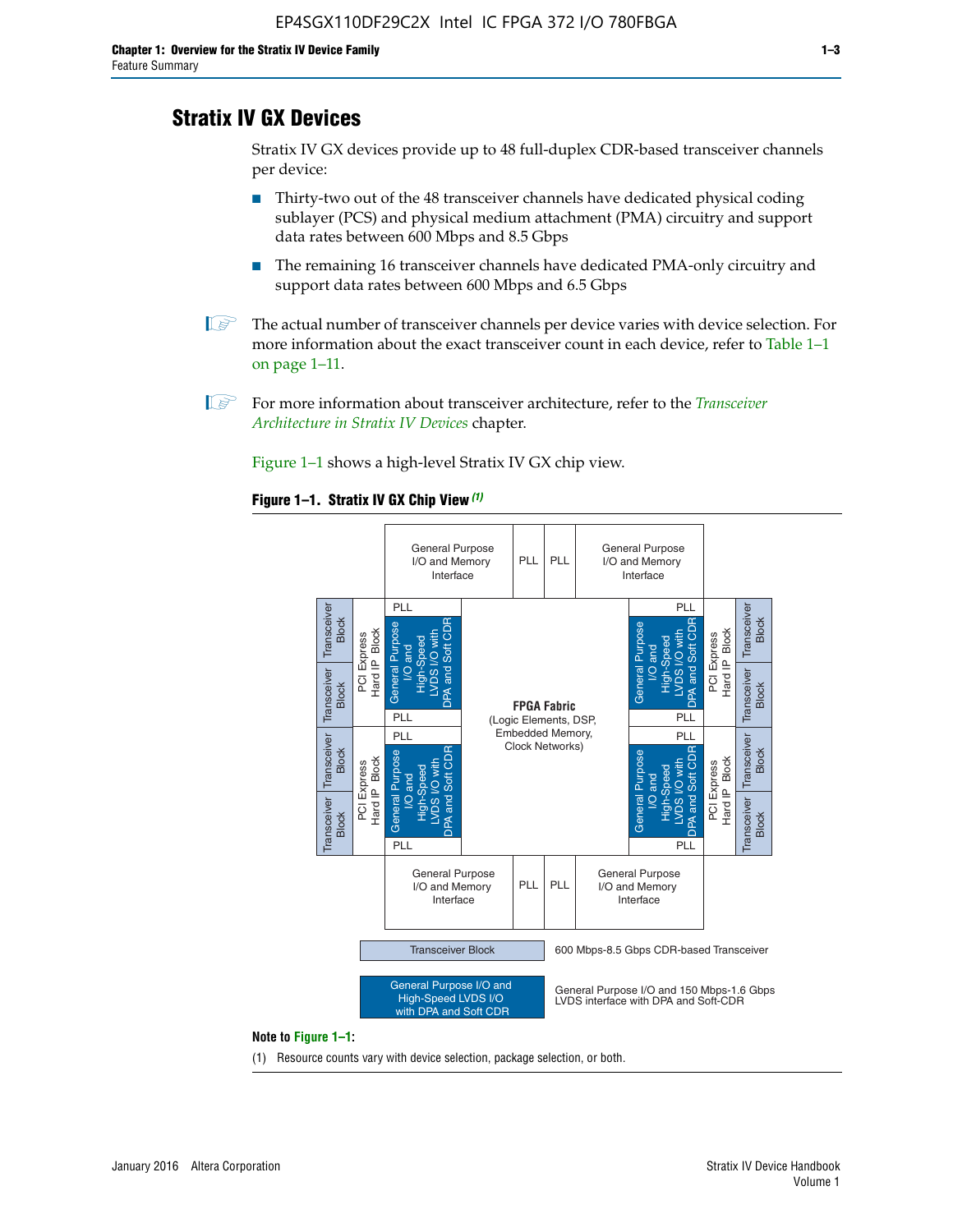# **Stratix IV E Device**

Stratix IV E devices provide an excellent solution for applications that do not require high-speed CDR-based transceivers, but are logic, user I/O, or memory intensive.

Figure 1–2 shows a high-level Stratix IV E chip view.

#### **Figure 1–2. Stratix IV E Chip View** *(1)*



#### **Note to Figure 1–2:**

(1) Resource counts vary with device selection, package selection, or both.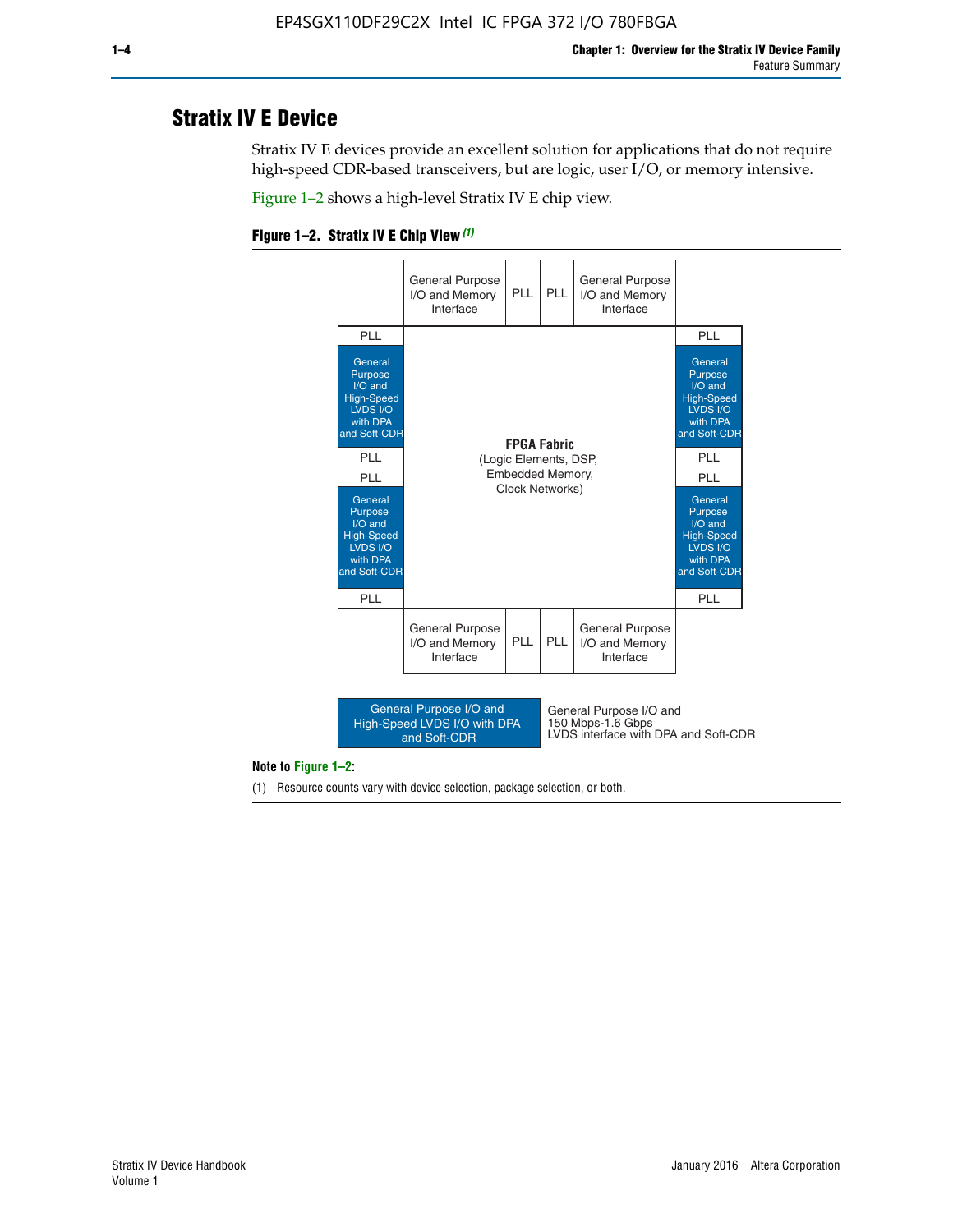# **Stratix IV GT Devices**

Stratix IV GT devices provide up to 48 CDR-based transceiver channels per device:

- Thirty-two out of the 48 transceiver channels have dedicated PCS and PMA circuitry and support data rates between 600 Mbps and 11.3 Gbps
- The remaining 16 transceiver channels have dedicated PMA-only circuitry and support data rates between 600 Mbps and 6.5 Gbps
- **1** The actual number of transceiver channels per device varies with device selection. For more information about the exact transceiver count in each device, refer to Table 1–7 on page 1–16.
- $\mathbb{I}$  For more information about Stratix IV GT devices and transceiver architecture, refer to the *[Transceiver Architecture in Stratix IV Devices](http://www.altera.com/literature/hb/stratix-iv/stx4_siv52001.pdf)* chapter.

Figure 1–3 shows a high-level Stratix IV GT chip view.

#### **Figure 1–3. Stratix IV GT Chip View** *(1)*



(1) Resource counts vary with device selection, package selection, or both.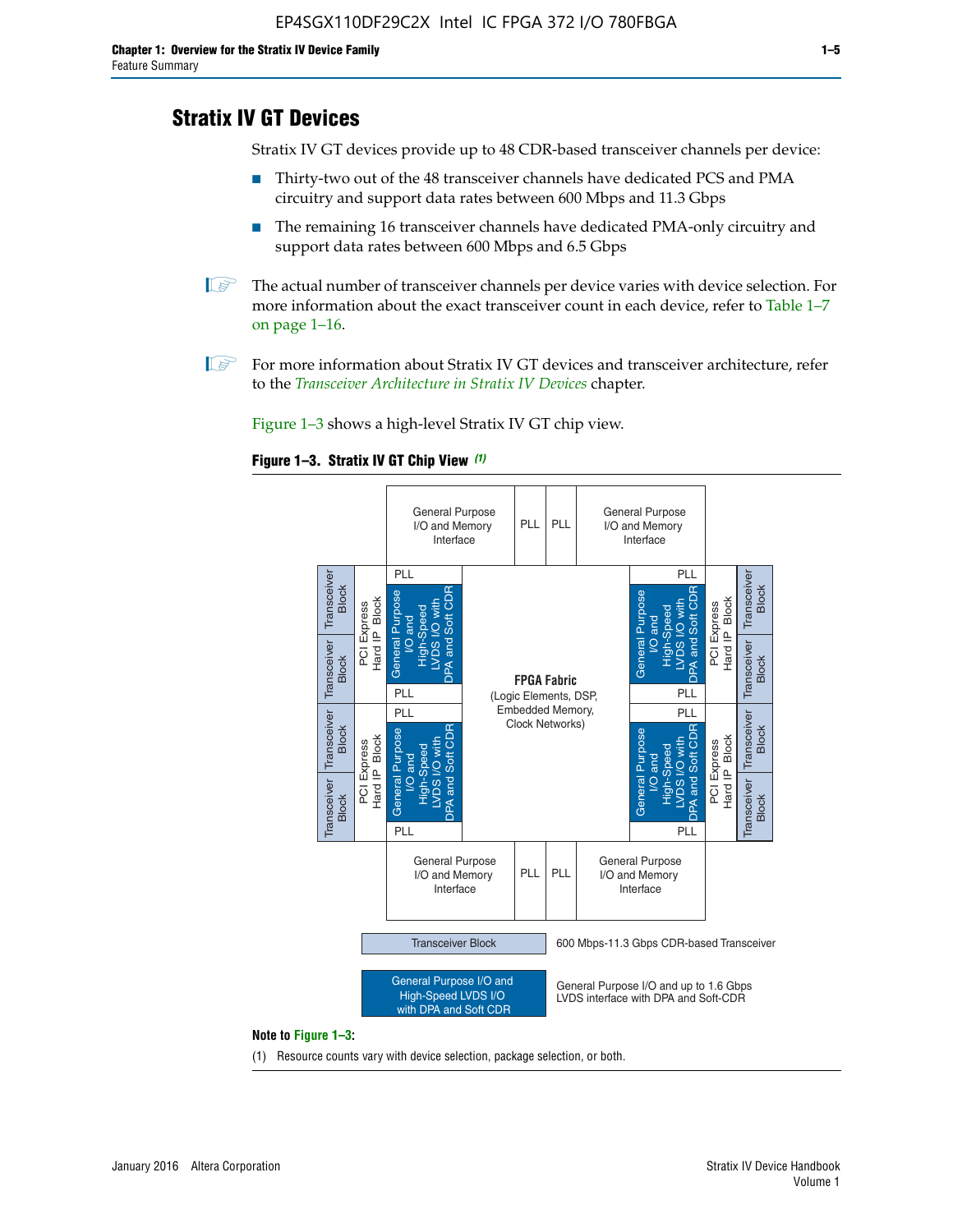# **Architecture Features**

The Stratix IV device family features are divided into high-speed transceiver features and FPGA fabric and I/O features.

 $\mathbb{I}$  The high-speed transceiver features apply only to Stratix IV GX and Stratix IV GT devices.

# **High-Speed Transceiver Features**

The following sections describe high-speed transceiver features for Stratix IV GX and GT devices.

## **Highest Aggregate Data Bandwidth**

Up to 48 full-duplex transceiver channels supporting data rates up to 8.5 Gbps in Stratix IV GX devices and up to 11.3 Gbps in Stratix IV GT devices.

## **Wide Range of Protocol Support**

Physical layer support for the following serial protocols:

- Stratix IV GX—PCIe Gen1 and Gen2, GbE, Serial RapidIO, SONET/SDH, XAUI/HiGig, (OIF) CEI-6G, SD/HD/3G-SDI, Fibre Channel, SFI-5, GPON, SAS/SATA, HyperTransport 1.0 and 3.0, and Interlaken
- Stratix IV GT—40G/100G Ethernet, SFI-S, Interlaken, SFI-5.1, Serial RapidIO, SONET/SDH, XAUI/HiGig, (OIF) CEI-6G, 3G-SDI, and Fibre Channel
- Extremely flexible and easy-to-configure transceiver data path to implement proprietary protocols
- PCIe Support
	- Complete PCIe Gen1 and Gen2 protocol stack solution compliant to PCI Express base specification 2.0 that includes PHY-MAC, Data Link, and transaction layer circuitry embedded in PCI Express hard IP blocks
	- **For more information, refer to the [PCI Express Compiler User Guide](http://www.altera.com/literature/ug/ug_pci_express.pdf).**
	- Root complex and end-point applications
	- $x1, x4,$  and  $x8$  lane configurations
	- PIPE 2.0-compliant interface
	- Embedded circuitry to switch between Gen1 and Gen2 data rates
	- Built-in circuitry for electrical idle generation and detection, receiver detect, power state transitions, lane reversal, and polarity inversion
	- 8B/10B encoder and decoder, receiver synchronization state machine, and ± 300 parts per million (ppm) clock compensation circuitry
	- Transaction layer support for up to two virtual channels (VCs)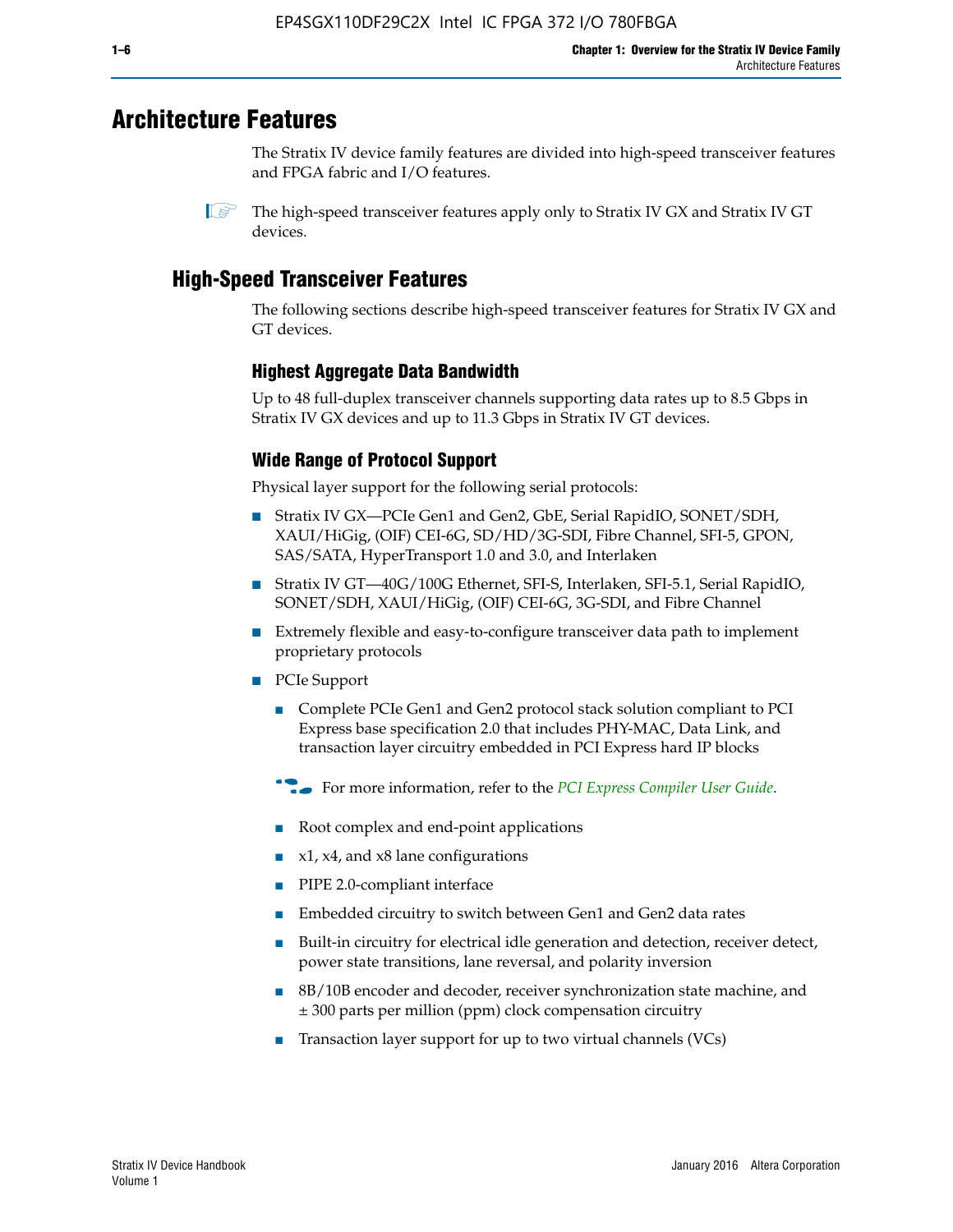- XAUI/HiGig Support
	- Compliant to IEEE802.3ae specification
	- **■** Embedded state machine circuitry to convert XGMII idle code groups  $(|11|)$ to and from idle ordered sets  $(|A|, |K|, |R|)$  at the transmitter and receiver, respectively
	- 8B/10B encoder and decoder, receiver synchronization state machine, lane deskew, and  $\pm 100$  ppm clock compensation circuitry
- GbE Support
	- Compliant to IEEE802.3-2005 specification
	- Automatic idle ordered set  $(111/112/1)$  generation at the transmitter, depending on the current running disparity
	- 8B/10B encoder and decoder, receiver synchronization state machine, and ± 100 ppm clock compensation circuitry
- Support for other protocol features such as MSB-to-LSB transmission in SONET/SDH configuration and spread-spectrum clocking in PCIe configurations

#### **Diagnostic Features**

- Serial loopback from the transmitter serializer to the receiver CDR for transceiver PCS and PMA diagnostics
- Reverse serial loopback pre- and post-CDR to transmitter buffer for physical link diagnostics
- Loopback master and slave capability in PCI Express hard IP blocks
- **For more information, refer to the** *[PCI Express Compiler User Guide](http://www.altera.com/literature/ug/ug_pci_express.pdf)***.**

## **Signal Integrity**

Stratix IV devices simplify the challenge of signal integrity through a number of chip, package, and board-level enhancements to enable efficient high-speed data transfer into and out of the device. These enhancements include:

- Programmable 3-tap transmitter pre-emphasis with up to 8,192 pre-emphasis levels to compensate for pre-cursor and post-cursor inter-symbol interference (ISI)
- Up to 900% boost capability on the first pre-emphasis post-tap
- User-controlled and adaptive 4-stage receiver equalization with up to 16 dB of high-frequency gain
- On-die power supply regulators for transmitter and receiver phase-locked loop (PLL) charge pump and voltage controlled oscillator (VCO) for superior noise immunity
- On-package and on-chip power supply decoupling to satisfy transient current requirements at higher frequencies, thereby reducing the need for on-board decoupling capacitors
- Calibration circuitry for transmitter and receiver on-chip termination (OCT) resistors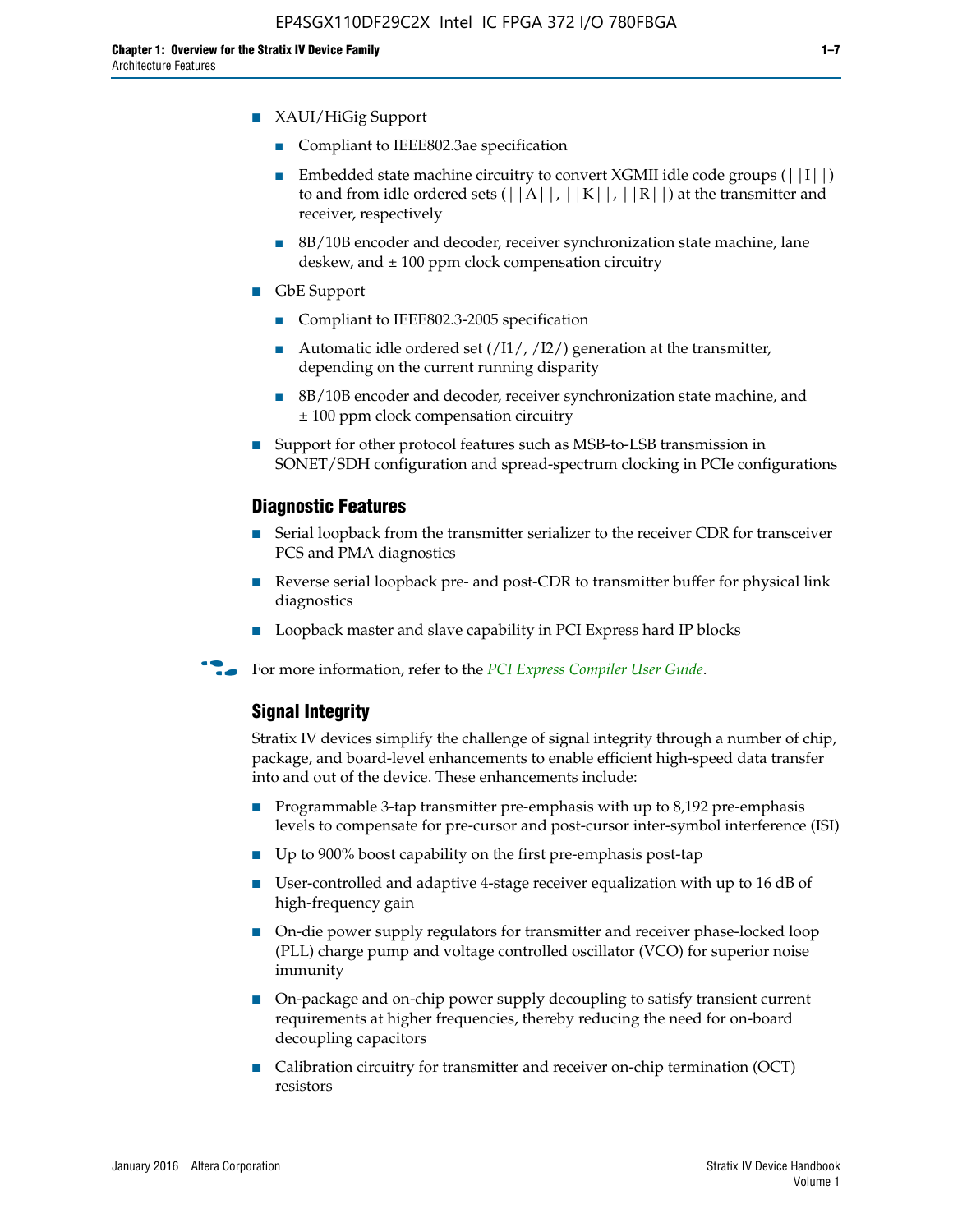# **FPGA Fabric and I/O Features**

The following sections describe the Stratix IV FPGA fabric and I/O features.

## **Device Core Features**

- Up to 531,200 LEs in Stratix IV GX and GT devices and up to 813,050 LEs in Stratix IV E devices, efficiently packed in unique and innovative adaptive logic modules (ALMs)
- Ten ALMs per logic array block (LAB) deliver faster performance, improved logic utilization, and optimized routing
- Programmable power technology, including a variety of process, circuit, and architecture optimizations and innovations
- Programmable power technology available to select power-driven compilation options for reduced static power consumption

## **Embedded Memory**

- TriMatrix embedded memory architecture provides three different memory block sizes to efficiently address the needs of diversified FPGA designs:
	- 640-bit MLAB
	- 9-Kb M9K
	- 144-Kb M144K
- Up to 33,294 Kb of embedded memory operating at up to 600 MHz
- Each memory block is independently configurable to be a single- or dual-port RAM, FIFO, ROM, or shift register

## **Digital Signal Processing (DSP) Blocks**

- Flexible DSP blocks configurable as  $9 \times 9$ -bit,  $12 \times 12$ -bit,  $18 \times 18$ -bit, and  $36 \times 36$ -bit full-precision multipliers at up to 600 MHz with rounding and saturation capabilities
- Faster operation due to fully pipelined architecture and built-in addition, subtraction, and accumulation units to combine multiplication results
- Optimally designed to support advanced features such as adaptive filtering, barrel shifters, and finite and infinite impulse response (FIR and IIR) filters

## **Clock Networks**

- Up to 16 global clocks and 88 regional clocks optimally routed to meet the maximum performance of 800 MHz
- Up to 112 and 132 periphery clocks in Stratix IV GX and Stratix IV E devices, respectively
- Up to 66 (16 GCLK + 22 RCLK + 28 PCLK) clock networks per device quadrant in Stratix IV GX and Stratix IV GT devices
- Up to 71 (16 GCLK + 22 RCLK + 33 PCLK) clock networks per device quadrant in Stratix IV E devices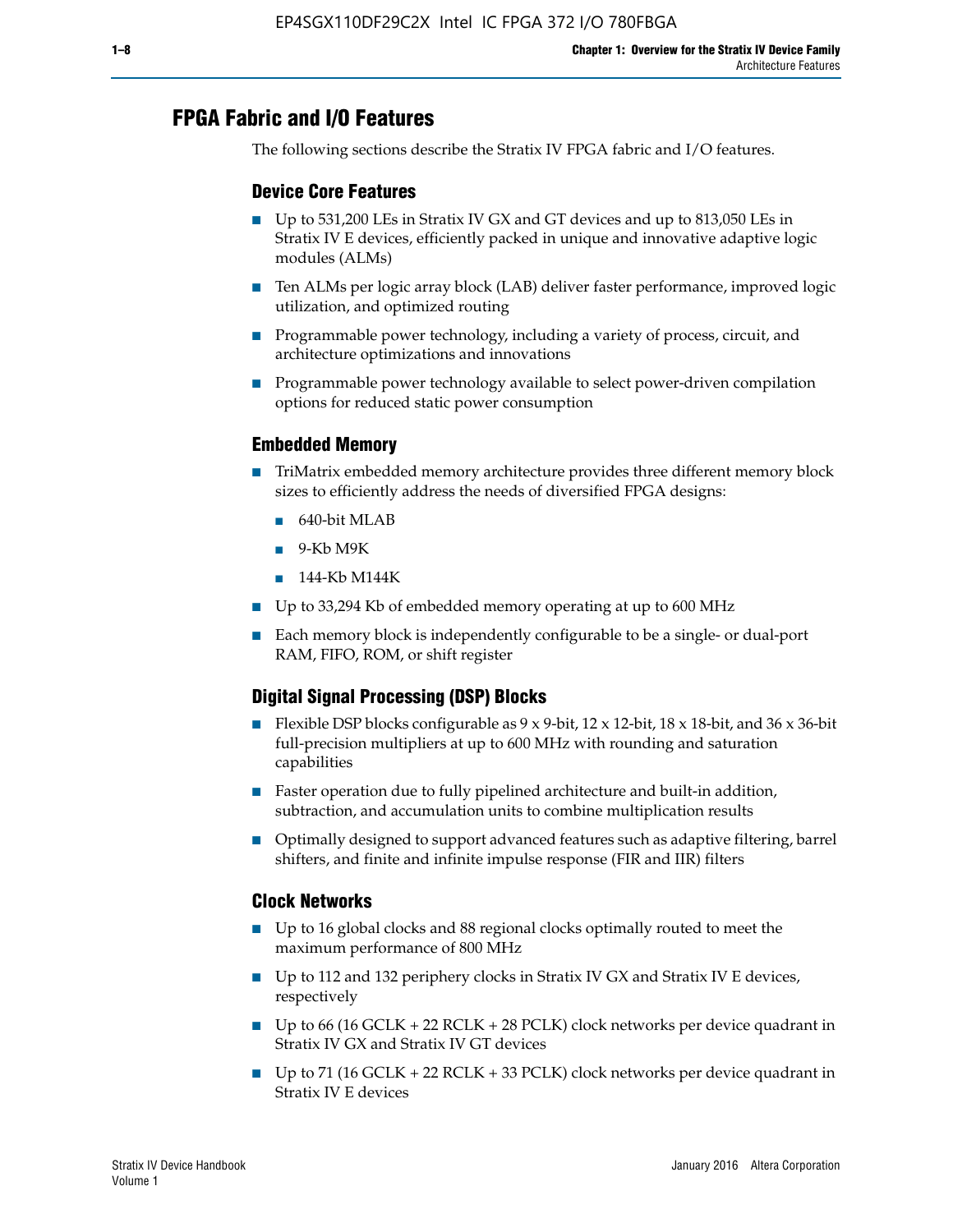## **PLLs**

- Three to 12 PLLs per device supporting spread-spectrum input tracking, programmable bandwidth, clock switchover, dynamic reconfiguration, and delay compensation
- On-chip PLL power supply regulators to minimize noise coupling

## **I/O Features**

- Sixteen to 24 modular I/O banks per device with 24 to 48 I/Os per bank designed and packaged for optimal simultaneous switching noise (SSN) performance and migration capability
- Support for a wide range of industry I/O standards, including single-ended (LVTTL/CMOS/PCI/PCIX), differential (LVDS/mini-LVDS/RSDS), voltage-referenced single-ended and differential (SSTL/HSTL Class I/II) I/O standards
- **O**n-chip series  $(R_S)$  and on-chip parallel  $(R_T)$  termination with auto-calibration for single-ended I/Os and on-chip differential  $(R_D)$  termination for differential I/Os
- Programmable output drive strength, slew rate control, bus hold, and weak pull-up capability for single-ended I/Os
- User I/O:GND: $V_{CC}$  ratio of 8:1:1 to reduce loop inductance in the package—PCB interface
- **■** Programmable transmitter differential output voltage ( $V_{OD}$ ) and pre-emphasis for high-speed LVDS I/O

### **High-Speed Differential I/O with DPA and Soft-CDR**

- Dedicated circuitry on the left and right sides of the device to support differential links at data rates from 150 Mbps to 1.6 Gbps
- Up to 98 differential SERDES in Stratix IV GX devices, up to 132 differential SERDES in Stratix IV E devices, and up to 47 differential SERDES in Stratix IV GT devices
- DPA circuitry at the receiver automatically compensates for channel-to-channel and channel-to-clock skew in source synchronous interfaces
- Soft-CDR circuitry at the receiver allows implementation of asynchronous serial interfaces with embedded clocks at up to 1.6 Gbps data rate (SGMII and GbE)

### **External Memory Interfaces**

- Support for existing and emerging memory interface standards such as DDR SDRAM, DDR2 SDRAM, DDR3 SDRAM, QDRII SRAM, QDRII+ SRAM, and RLDRAM II
- DDR3 up to 1,067 Mbps/533 MHz
- Programmable DQ group widths of 4 to 36 bits (includes parity bits)
- Dynamic OCT, trace mismatch compensation, read-write leveling, and half-rate register capabilities provide a robust external memory interface solution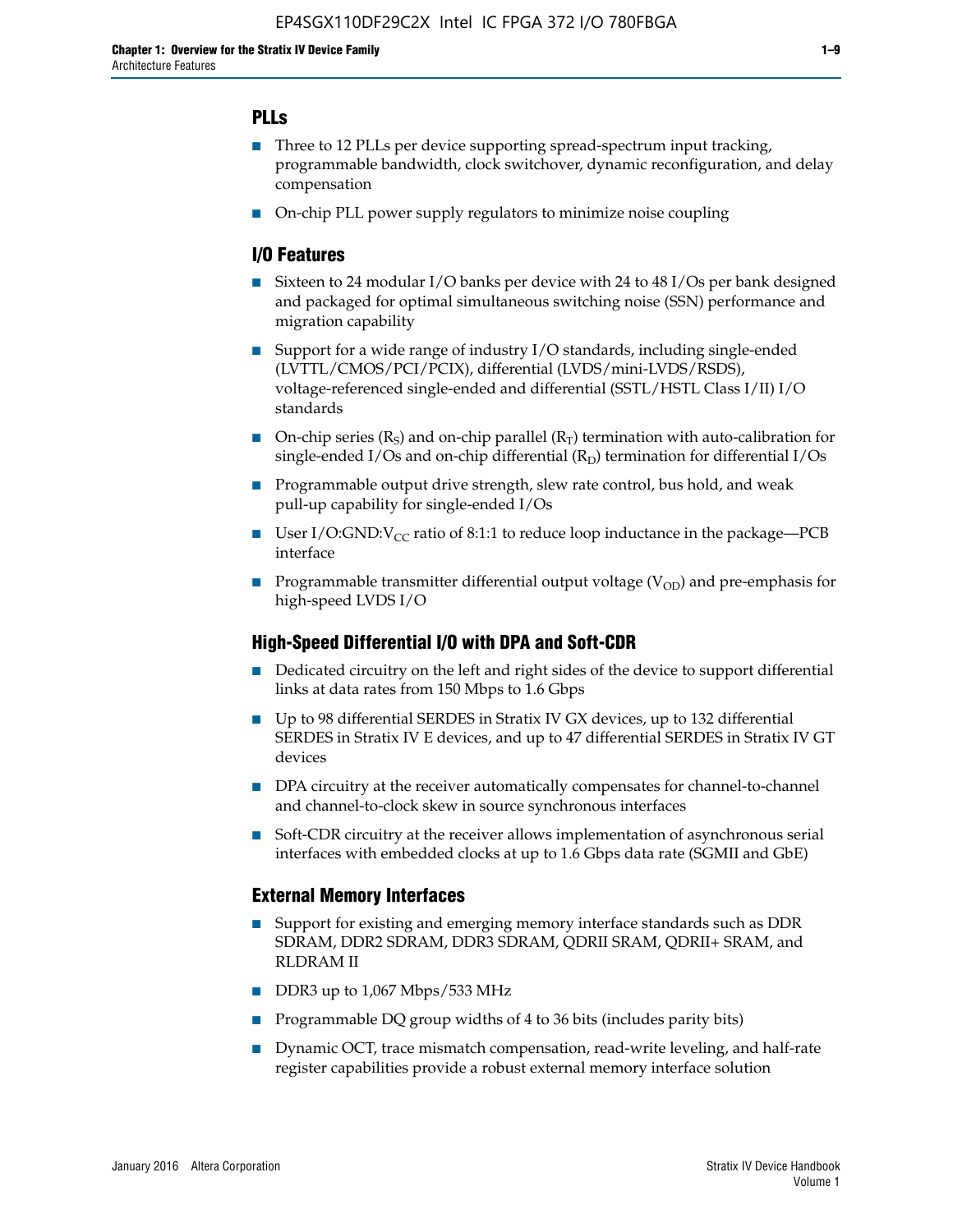## **System Integration**

- All Stratix IV devices support hot socketing
- Four configuration modes:
	- Passive Serial (PS)
	- Fast Passive Parallel (FPP)
	- Fast Active Serial (FAS)
	- JTAG configuration
- Ability to perform remote system upgrades
- 256-bit advanced encryption standard (AES) encryption of configuration bits protects your design against copying, reverse engineering, and tampering
- Built-in soft error detection for configuration RAM cells
- For more information about how to connect the PLL, external memory interfaces,  $I/O$ , high-speed differential I/O, power, and the JTAG pins to PCB, refer to the *[Stratix IV GX and Stratix IV E Device Family Pin Connection Guidelines](http://www.altera.com/literature/dp/stratix4/PCG-01005.pdf)* and the *[Stratix IV GT Device Family Pin Connection Guidelines](http://www.altera.com/literature/dp/stratix4/PCG-01006.pdf)*.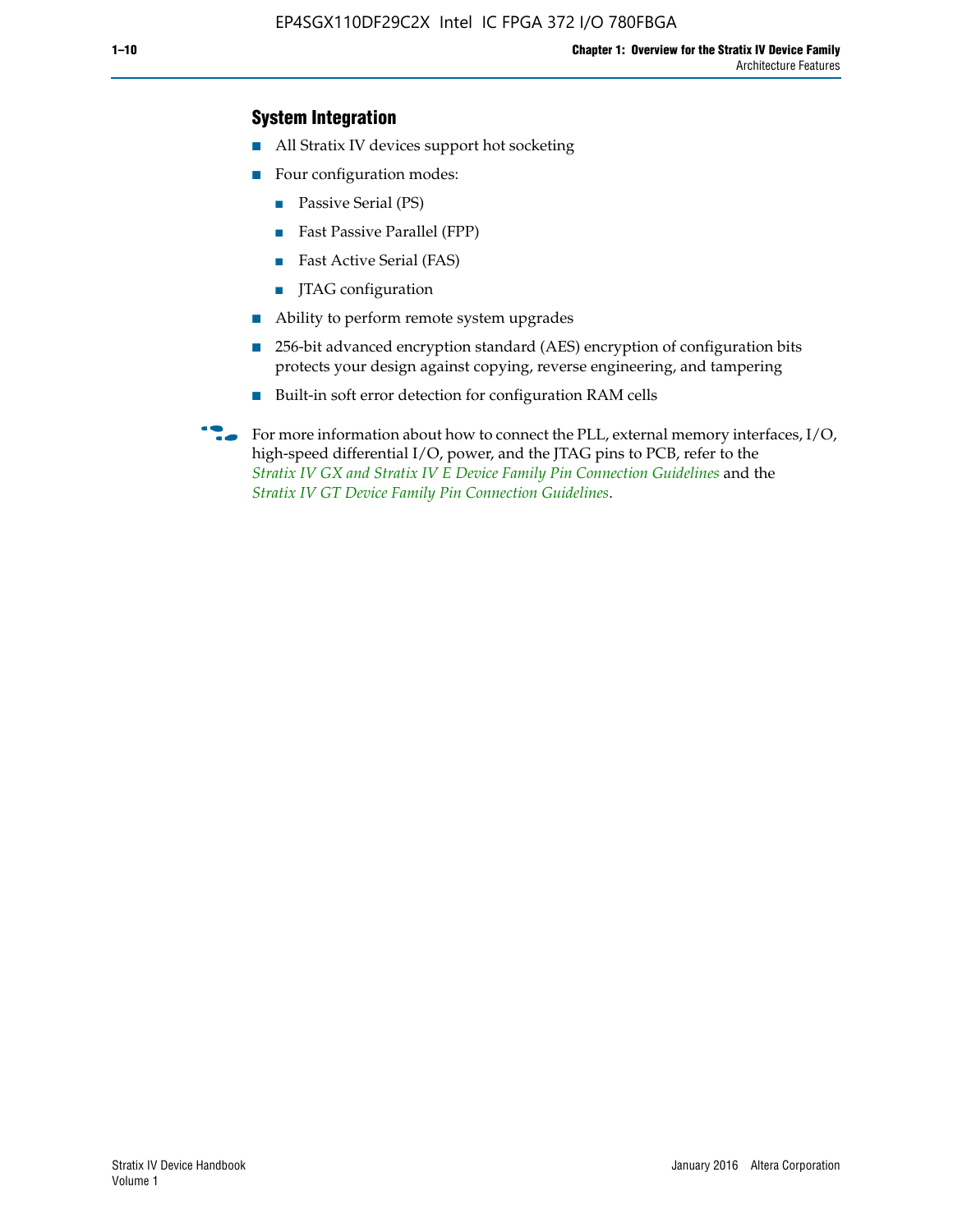#### Table 1–1 lists the Stratix IV GX device features.

## **Table 1–1. Stratix IV GX Device Features (Part 1 of 2)**

| <b>Feature</b>                                                 | EP4SGX70                 |                |                                | <b>EP4SGX110</b>  |    |                                | <b>EP4SGX180</b>               |                |       |              | <b>EP4SGX230</b>         |                |       |                                 |                | <b>EP4SGX290</b> |       |       |                |                                 |                   | <b>EP4SGX360</b> |         |       |       |         | <b>EP4SGX530</b> |
|----------------------------------------------------------------|--------------------------|----------------|--------------------------------|-------------------|----|--------------------------------|--------------------------------|----------------|-------|--------------|--------------------------|----------------|-------|---------------------------------|----------------|------------------|-------|-------|----------------|---------------------------------|-------------------|------------------|---------|-------|-------|---------|------------------|
| <b>Package</b><br><b>Option</b>                                | F780                     | F1152          | F780                           | F1152             |    | F780                           | F1152                          |                | F1517 | F780         | F1152                    |                | F1517 | F780                            | F1152          |                  | F1517 | F1760 | F1932          | F780                            | F1152             |                  | F1517   | F1760 | F1932 | F1760   | F1932            |
| <b>ALMs</b>                                                    | 29,040                   |                |                                | 42,240            |    |                                | 70,300                         |                |       |              | 91,200                   |                |       |                                 |                | 116,480          |       |       |                |                                 |                   |                  | 141,440 |       |       | 212,480 |                  |
| LEs                                                            | 72,600                   |                |                                | 105,600           |    |                                | 175,750                        |                |       |              | 228,000                  |                |       |                                 |                | 291,200          |       |       |                |                                 |                   |                  | 353,600 |       |       |         | 531,200          |
| 0.6 Gbps-<br>8.5 Gbps<br>Transceivers<br>$(PMA + PCs)$<br>(1)  | $\overline{\phantom{0}}$ | 16             | $\hspace{0.05cm}$              | $\hspace{0.05cm}$ | 16 | $\hspace{0.05cm}$              | $\hspace{0.05cm}$              | 16             | 24    |              | $\overline{\phantom{a}}$ | 16             | 24    | —                               |                | 16               | 24    | 24    | 32             | $\overline{\phantom{0}}$        | $\hspace{0.05cm}$ | 16               | 24      | 24    | 32    | 24      | 32               |
| 0.6 Gbps-<br>6.5 Gbps<br>Transceivers<br>$(PMA + PCs)$<br>(1)  | 8                        |                | 8                              | 16                |    | 8                              | 16                             | -              |       | 8            | 16                       | —              |       | 16                              | 16             |                  |       |       |                | 16                              | 16                |                  |         |       |       |         |                  |
| PMA-only<br>CMU<br>Channels<br>$(0.6$ Gbps-<br>6.5 Gbps)       | $\overline{\phantom{0}}$ | 8              | $\qquad \qquad \longleftarrow$ |                   | 8  | $\qquad \qquad \longleftarrow$ | $\qquad \qquad \longleftarrow$ | 8              | 12    |              |                          | 8              | 12    | $\hspace{0.1mm}-\hspace{0.1mm}$ |                | 8                | 12    | 12    | 16             | $\overline{\phantom{0}}$        | $\hspace{0.05cm}$ | 8                | 12      | 12    | 16    | 12      | 16               |
| <b>PCI Express</b><br>hard IP<br><b>Blocks</b>                 | $\mathbf{1}$             | $\overline{2}$ | $\mathbf 1$                    | $\overline{2}$    |    | $\mathbf{1}$                   |                                | $\overline{2}$ |       | $\mathbf{1}$ |                          | $\overline{c}$ |       |                                 |                | $\overline{c}$   |       |       | $\overline{4}$ |                                 |                   | $\overline{2}$   |         |       | 4     |         | 4                |
| High-Speed<br><b>LVDS</b><br>SERDES (up<br>to 1.6 Gbps)<br>(4) | 28                       | 56             | 28                             | 28                | 56 | 28                             | 44                             |                | 88    | 28           | 44                       |                | 88    | —                               | 44             |                  | 88    | 88    | 98             | $\hspace{0.1mm}-\hspace{0.1mm}$ | 44                |                  | 88      | 88    | 98    | 88      | 98               |
| SPI-4.2 Links                                                  | $\mathbf{1}$             |                |                                | 1                 |    | $\mathbf{1}$                   | $\overline{c}$                 |                | 4     | 1            | $\overline{c}$           |                | 4     | —                               | $\overline{2}$ |                  |       | 4     |                | $\overline{\phantom{0}}$        | $\overline{2}$    |                  |         | 4     |       |         | 4                |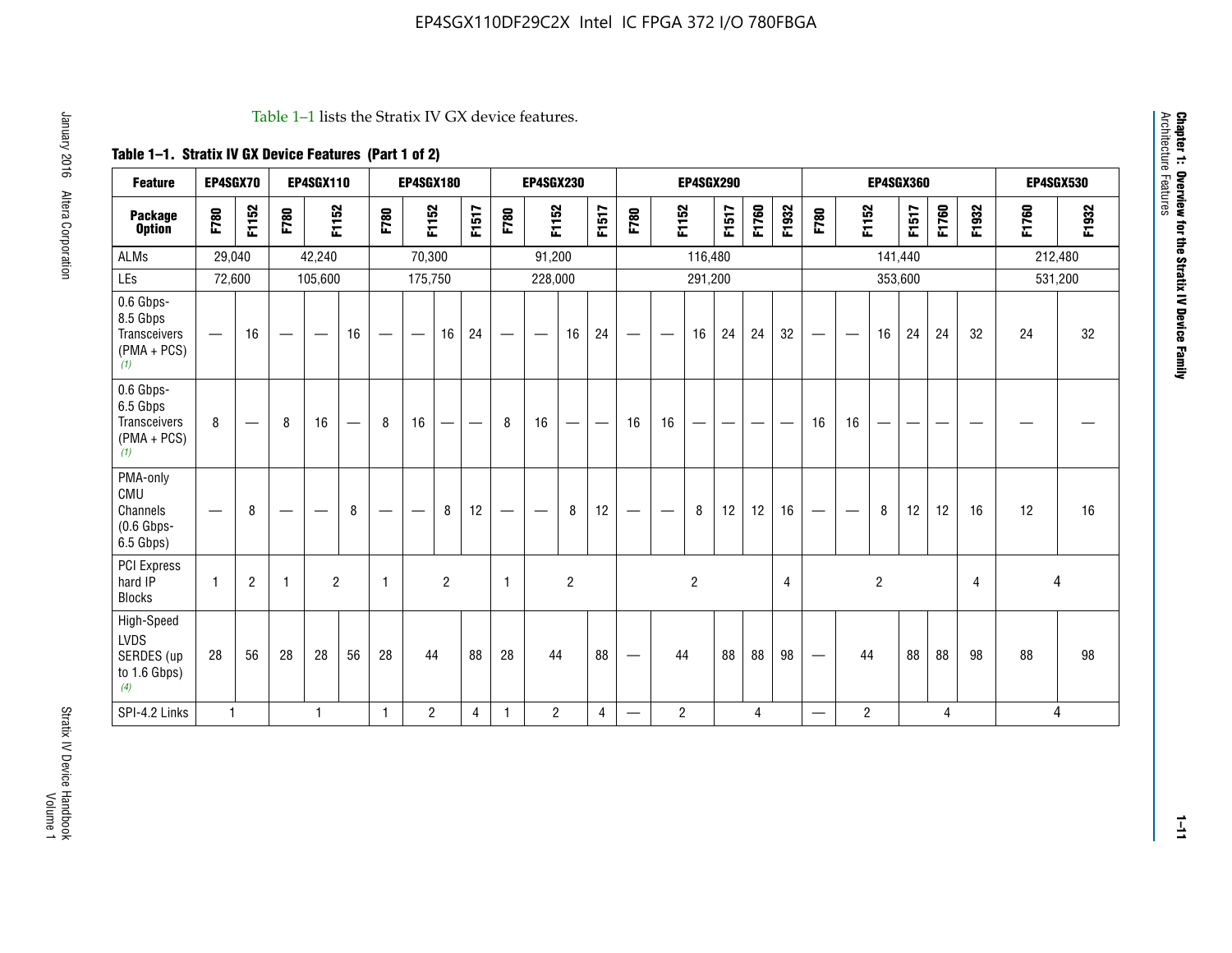**Table 1–1. Stratix IV GX Device Features (Part 2 of 2)**

| <b>Feature</b>                                       | EP4SGX70                |                        |                             | <b>EP4SGX110</b>            |                      |                             | <b>EP4SGX180</b>          |                                              |                        |                             | <b>EP4SGX230</b>            |                        |                      |                             |                             | EP4SGX290              |                      |                        |                        |                             |                             |                        | <b>EP4SGX360</b>     |                        |                        | <b>EP4SGX530</b>  |                   |
|------------------------------------------------------|-------------------------|------------------------|-----------------------------|-----------------------------|----------------------|-----------------------------|---------------------------|----------------------------------------------|------------------------|-----------------------------|-----------------------------|------------------------|----------------------|-----------------------------|-----------------------------|------------------------|----------------------|------------------------|------------------------|-----------------------------|-----------------------------|------------------------|----------------------|------------------------|------------------------|-------------------|-------------------|
| <b>Package</b><br><b>Option</b>                      | F780                    | F1152                  | F780                        | F1152                       |                      | F780                        | F1152                     |                                              | F1517                  | F780                        | F1152                       |                        | F1517                | F780                        | F1152                       |                        | F1517                | F1760                  | F1932                  | F780                        | F1152                       |                        | F1517                | F1760                  | F1932                  | F1760             | F1932             |
| M9K Blocks<br>(256x)<br>36 bits)                     | 462                     |                        |                             | 660                         |                      |                             | 950                       |                                              |                        |                             | 1,235                       |                        |                      |                             |                             | 936                    |                      |                        |                        |                             |                             | 1,248                  |                      |                        |                        | 1,280             |                   |
| M144K<br>Blocks<br>(2048 x<br>72 bits)               | 16                      |                        |                             | 16                          |                      |                             | 20                        |                                              |                        |                             | 22                          |                        |                      |                             |                             | 36                     |                      |                        |                        |                             |                             | 48                     |                      |                        |                        | 64                |                   |
| <b>Total Memory</b><br>(MLAB+M9K<br>+M144K) Kb       | 7,370                   |                        |                             | 9,564                       |                      |                             | 13,627                    |                                              |                        |                             | 17,133                      |                        |                      |                             | 17,248                      |                        |                      |                        | 22,564                 |                             |                             |                        |                      | 27,376                 |                        |                   |                   |
| Embedded<br><b>Multipliers</b><br>$18 \times 18$ (2) | 384                     |                        |                             | 512                         |                      |                             | 920                       |                                              |                        |                             | 1,288                       |                        |                      |                             |                             | 832                    |                      |                        |                        |                             |                             | 1,040                  |                      |                        | 1,02<br>4              | 1,024             |                   |
| PLLs                                                 | 3                       | 4                      | 3                           | 4                           |                      | 3                           | 6                         |                                              | 8                      | 3                           | 6                           |                        | 8                    | 4                           | 6                           |                        | 8                    | 12                     | 12                     | 4                           | 6                           |                        | 8                    | 12                     | 12                     | 12                | 12                |
| User I/Os $(3)$                                      | 372                     | 488                    | 372                         | 372                         | 48<br>8              | 372                         | 56<br>4                   | 56<br>4                                      | 74<br>$\overline{4}$   | 372                         | 564                         | 56<br>4                | 74<br>$\overline{4}$ | 289                         | 564                         | 56<br>4                | 74<br>4              | 88<br>0                | 92<br>$\mathbf 0$      | 289                         | 564                         | 56<br>4                | 74<br>4              | 88<br>0                | 920                    | 880               | 920               |
| Speed Grade<br>(fastest to<br>slowest) (5)           | $-2x,$<br>$-3,$<br>$-4$ | $-2,$<br>$-3,$<br>$-4$ | $-2\times$<br>$-3,$<br>$-4$ | $-2\times$<br>$-3,$<br>$-4$ | $-2,$<br>-3,<br>$-4$ | $-2\times$<br>$-3,$<br>$-4$ | $-2$<br>×,<br>$-3,$<br>-4 | $-2$<br>$\,$<br>$-3$<br>$\mathbf{r}$<br>$-4$ | $-2,$<br>$-3,$<br>$-4$ | $-2\times$<br>$-3,$<br>$-4$ | $-2\times$<br>$-3,$<br>$-4$ | $-2,$<br>$-3,$<br>$-4$ | $-2,$<br>-3,<br>$-4$ | $-2\times$<br>$-3,$<br>$-4$ | $-2\times$<br>$-3,$<br>$-4$ | $-2,$<br>$-3,$<br>$-4$ | $-2,$<br>-3,<br>$-4$ | $-2,$<br>$-3,$<br>$-4$ | $-2,$<br>$-3,$<br>$-4$ | $-2\times$<br>$-3,$<br>$-4$ | $-2\times$<br>$-3,$<br>$-4$ | $-2,$<br>$-3,$<br>$-4$ | $-2,$<br>-3,<br>$-4$ | $-2,$<br>$-3,$<br>$-4$ | $-2,$<br>$-3,$<br>$-4$ | $-2, -3,$<br>$-4$ | $-2, -3,$<br>$-4$ |

#### **Notes to Table 1–1:**

(1) The total number of transceivers is divided equally between the left and right side of each device, except for the devices in the F780 package. These devices have eight transceiver channels located only on the right side of the device.

(2) Four multiplier adder mode.

(3) The user I/Os count from pin-out files includes all general purpose I/O, dedicated clock pins, and dual purpose configuration pins. Transceiver pins and dedicated configuration pins are not included in the pin count.

- (4) Total pairs of high-speed LVDS SERDES take the lowest channel count of  $R_X/T_X$ .
- (5) The difference between the Stratix IV GX devices in the –2 and –2x speed grades is the number of available transceiver channels. The –2 device allows you to use the transceiver CMU blocks as transceiver channels. The –2x device does NOT allow you to use the CMU blocks as transceiver channels. In addition to the reduction of available transceiver channels in the Stratix IV GX –2x device, the data rates in the –2x device are limited to 6.5 Gbps.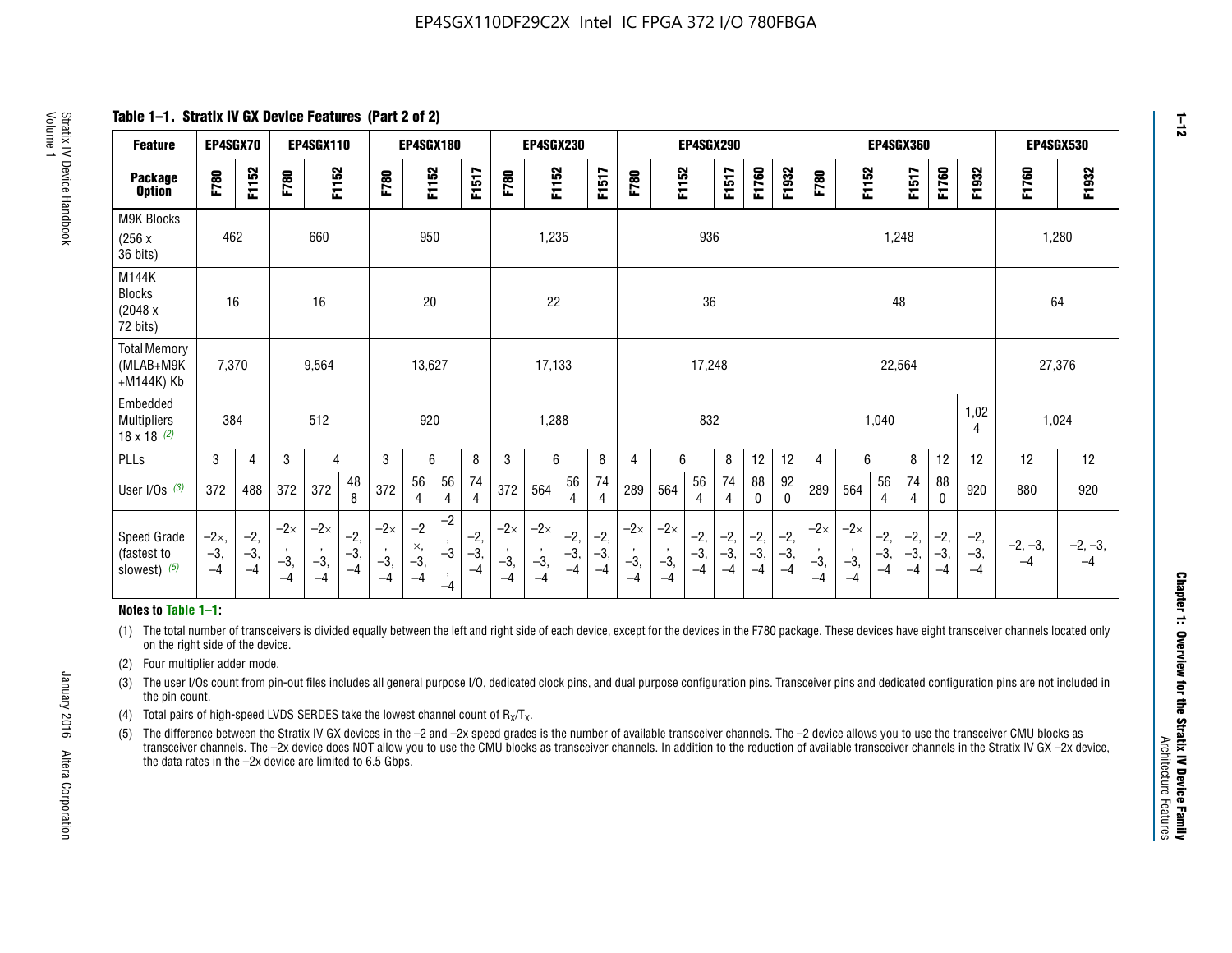Table 1–2 lists the Stratix IV GX device package options.

### **Table 1–2. Stratix IV GX Device Package Options** *(1)***,** *(2)*

| <b>Device</b> |                  | <b>F780</b><br>(29 mm x 29 mm) $(6)$ | F1152<br>$(35 \, \text{mm} \times 35 \, \text{mm})$<br>(6) | <b>F1152</b><br>$(35$ mm x 35 mm) $(5)$ , $(7)$ |             | F1517<br>(40 mm x 40 mm)<br>$(5)$ $(7)$ | F1760<br>$(42.5 \text{ mm} \times 42.5 \text{ mm})$<br>Ш | F1932<br>$(45 \, \text{mm} \times 45 \, \text{mm})$<br>(7) |
|---------------|------------------|--------------------------------------|------------------------------------------------------------|-------------------------------------------------|-------------|-----------------------------------------|----------------------------------------------------------|------------------------------------------------------------|
| EP4SGX70      | <b>DF29</b>      |                                      |                                                            | <b>HF35</b>                                     |             |                                         |                                                          |                                                            |
| EP4SGX110     | <b>DF29</b>      |                                      | FF35                                                       | <b>HF35</b>                                     |             |                                         |                                                          |                                                            |
| EP4SGX180     | DF <sub>29</sub> |                                      | FF35                                                       |                                                 | <b>HF35</b> | KF40                                    |                                                          |                                                            |
| EP4SGX230     | <b>DF29</b>      |                                      | FF35                                                       |                                                 | <b>HF35</b> | KF40                                    |                                                          |                                                            |
| EP4SGX290     |                  | FH29 $(3)$                           | <b>FF35</b>                                                |                                                 | <b>HF35</b> | KF40                                    | KF43                                                     | <b>NF45</b>                                                |
| EP4SGX360     |                  | FH29 $(3)$                           | FF35                                                       |                                                 | <b>HF35</b> | KF40                                    | KF43                                                     | <b>NF45</b>                                                |
| EP4SGX530     |                  |                                      |                                                            |                                                 | HH35 $(4)$  | KH40 (4)                                | KF43                                                     | <b>NF45</b>                                                |

#### **Notes to Table 1–2:**

(1) Device packages in the same column and marked under the same arrow sign have vertical migration capability.

(2) Use the Pin Migration Viewer in the Pin Planner to verify the pin migration compatibility when migrating devices. For more information, refer to *[I/O Management](http://www.altera.com/literature/hb/qts/qts_qii52013.pdf)* in the *Quartus II Handbook, Volume 2*.

(3) The 780-pin EP4SGX290 and EP4SGX360 devices are available only in 33 mm x 33 mm Hybrid flip chip package.

(4) The 1152-pin and 1517-pin EP4SGX530 devices are available only in 42.5 mm x 42.5 mm Hybrid flip chip packages.

(5) When migrating between hybrid and flip chip packages, there is an additional keep-out area. For more information, refer to the *[Package Information Datasheet for Altera Devices](http://www.altera.com/literature/ds/dspkg.pdf)*.

(6) Devices listed in this column are available in –2x, –3, and –4 speed grades. These devices do not have on-package decoupling capacitors.

(7) Devices listed in this column are available in –2, –3, and –4 speed grades. These devices have on-package decoupling capacitors. For more information about on-package decoupling capacitor value in each device, refer to Table 1–3.

 $\mathbb{L}$ s On-package decoupling reduces the need for on-board or PCB decoupling capacitors by satisfying the transient current requirements at higher frequencies. The *[Power Delivery Network](http://www.altera.com/literature/ug/pdn_tool_stxiv.zip)* design tool for Stratix IV devices accounts for the on-package decoupling and reflects the reduced requirements for PCB decoupling capacitors.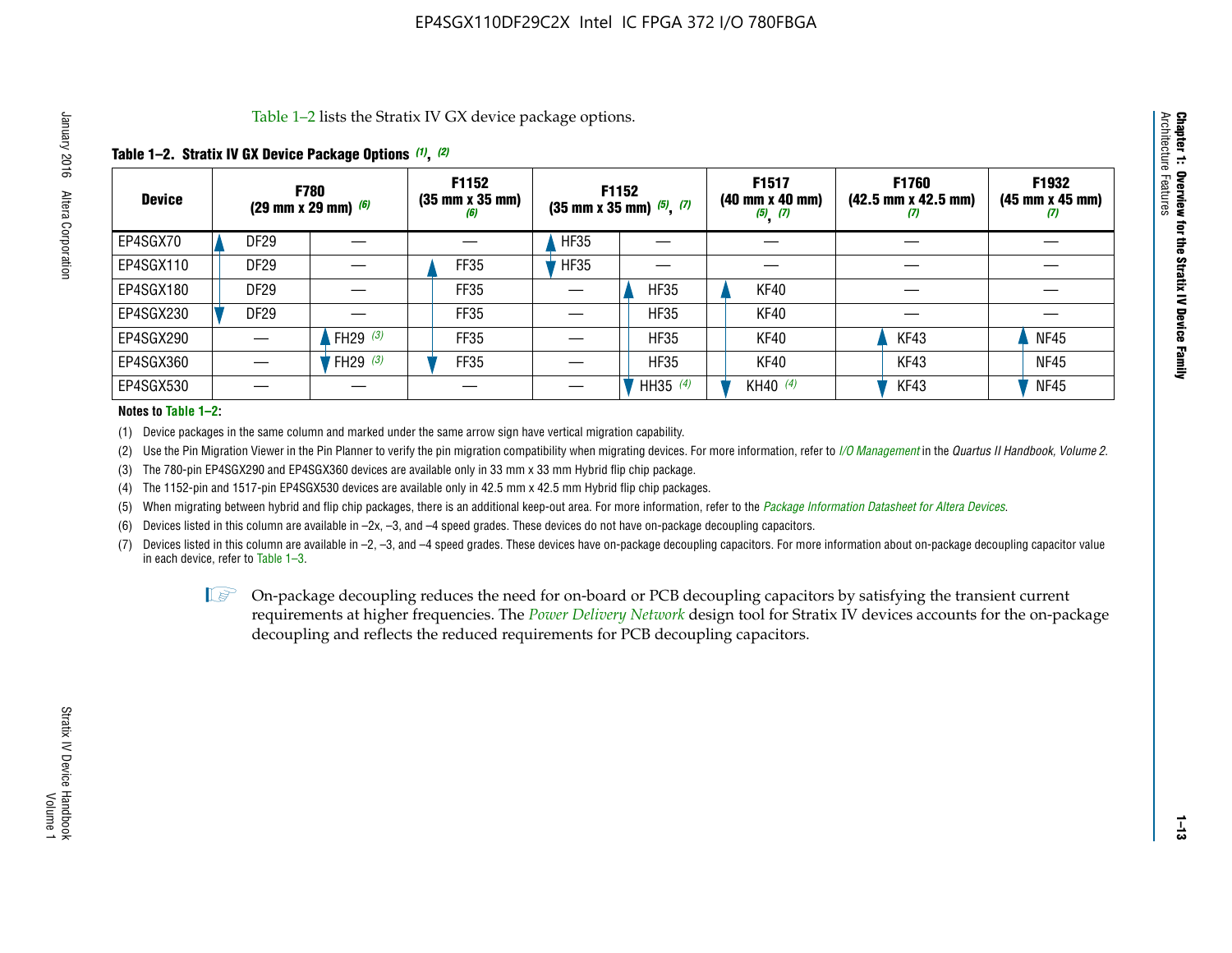| <b>Ordering Information</b> |                     | <b>V<sub>cc</sub></b>               | V <sub>ccio</sub>    | V <sub>CCL GXB</sub>         | V <sub>CCA_L/R</sub> | V <sub>CCT</sub> and V <sub>CCR</sub> (Shared)   |
|-----------------------------|---------------------|-------------------------------------|----------------------|------------------------------|----------------------|--------------------------------------------------|
| EP4SGX70                    | <b>HF35</b>         | $2\times1$ uF + $2\times470$ nF     | 10nF per bank $(2)$  | 100nF per transceiver block  | 100 <sub>n</sub> F   | $1 \times 470$ nF + $1 \times 47$ nF per side    |
| EP4SGX110                   | <b>HF35</b>         | $2\times1$ uF + $2\times470$ nF     | 10nF per bank $(2)$  | 100nF per transceiver block  | 100 <sub>n</sub> F   | $1\times470$ nF + $1\times47$ nF per side        |
| EP4SGX180                   | <b>HF35</b><br>KF40 | $2\times1$ uF + $2\times470$ nF     | 10nF per bank $(2)$  | 100nF per transceiver block  | 100 <sub>n</sub> F   | $1 \times 470$ nF + $1 \times 47$ nF per side    |
| EP4SGX230                   | <b>HF35</b><br>KF40 | $2 \times 1$ uF + $2 \times 470$ nF | 10 nF per bank $(2)$ | 100 nF per transceiver block | 100 nF               | $1 \times 470$ nF + $1 \times 47$ nF<br>per side |
|                             | <b>HF35</b><br>KF40 |                                     |                      |                              |                      | $1 \times 470$ nF + $1 \times 47$ nF             |
| EP4SGX290                   | KF43<br><b>NF45</b> | $4 \times 1$ uF + $4 \times 470$ nF | 10 nF per bank $(2)$ | 100 nF per transceiver block | 100nF                | per side                                         |
|                             | <b>HF35</b><br>KF40 |                                     |                      |                              |                      | $1 \times 470$ nF + $1 \times 47$ nF             |
| EP4SGX360                   | KF43<br><b>NF45</b> | $4 \times 1$ uF + $4 \times 470$ nF | 10 nF per bank $(2)$ | 100 nF per transceiver block | 100 nF               | per side                                         |
|                             | <b>HH35</b>         |                                     |                      |                              |                      |                                                  |
| EP4SGX530                   | <b>KH40</b><br>KF43 | $4 \times 1$ uF + $4 \times 470$ nF | 10 nF per bank $(2)$ | 100 nF per transceiver block | 100 nF               | $1 \times 470$ nF + $1 \times 47$ nF<br>per side |
|                             | <b>NF45</b>         |                                     |                      |                              |                      |                                                  |

**Notes to Table 1–3:**

(1) Table 1-3 refers to production devices on-package decoupling. For more information about decoupling design of engineering sample (ES) devices, contact [Altera Technical Support](http://mysupport.altera.com/eservice/login.asp).

(2) For I/O banks  $3(*)$ ,  $4(*)$ ,  $7(*)$ , and  $8(*)$  only. There is no OPD for I/O bank  $1(*)$ ,  $2(*)$ ,  $5(*)$ , and  $6(*)$ .

**1–14**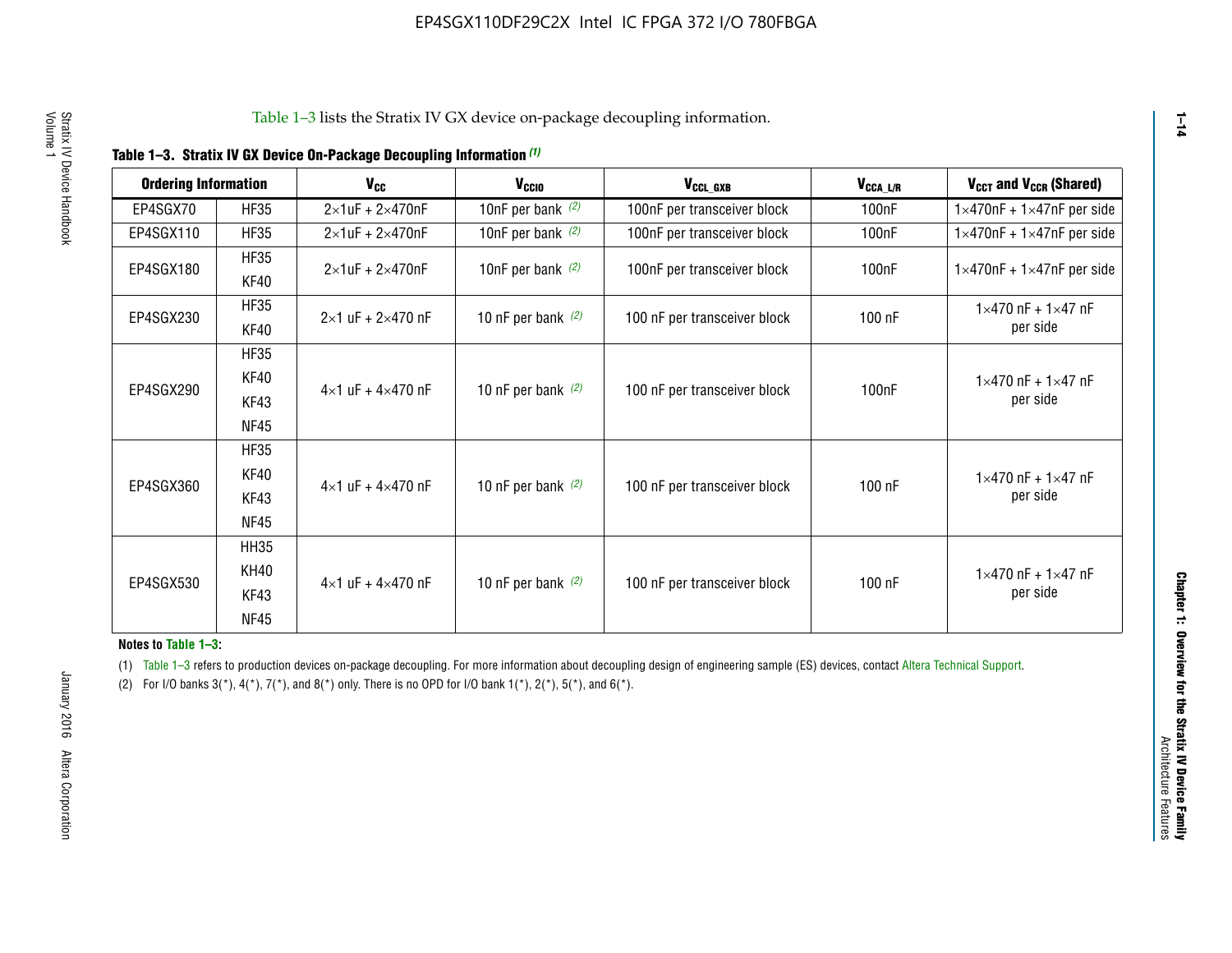#### Table 1–4 lists the Stratix IV E device features.

#### **Table 1–4. Stratix IV E Device Features**

| <b>Feature</b>                                      | <b>EP4SE230</b> |     | <b>EP4SE360</b>                        |              | <b>EP4SE530</b> |              |          | <b>EP4SE820</b> |            |
|-----------------------------------------------------|-----------------|-----|----------------------------------------|--------------|-----------------|--------------|----------|-----------------|------------|
| Package Pin Count                                   | 780             | 780 | 1152                                   | 1152         | 1517            | 1760         | 1152     | 1517            | 1760       |
| ALMs                                                | 91,200          |     | 141,440                                |              | 212,480         |              |          | 325,220         |            |
| LEs                                                 | 228,000         |     | 353,600                                |              | 531,200         |              |          | 813,050         |            |
| High-Speed LVDS<br>SERDES (up to<br>1.6 Gbps) $(1)$ | 56              | 56  | 88                                     | 88           | 112             | 112          | 88       | 112             | 132        |
| SPI-4.2 Links                                       | 3               | 3   | 4                                      | 4            |                 | 6            | 4        | 6               | 6          |
| <b>M9K Blocks</b><br>(256 x 36 bits)                | 1,235           |     | 1,248                                  |              | 1,280           |              |          | 1610            |            |
| M144K Blocks<br>(2048 x 72 bits)                    | 22              |     | 48                                     |              | 64              |              |          | 60              |            |
| <b>Total Memory</b><br>$(MLAB+M9K+$<br>M144K) Kb    | 17,133          |     | 22,564                                 |              | 27,376          |              |          | 33,294          |            |
| <b>Embedded Multipliers</b><br>$(18 \times 18)$ (2) | 1,288           |     | 1,040                                  |              | 1,024           |              |          | 960             |            |
| PLLs                                                | 4               | 4   | 8                                      | 8            | 12              | 12           | 8        | 12              | 12         |
| User I/Os $(3)$                                     | 488             | 488 | 744                                    | 744          | 976             | 976          | 744(4)   | 976 (4)         | 1120 $(4)$ |
| Speed Grade<br>(fastest to slowest)                 |                 |     | $-2, -3, -4$ $-2, -3, -4$ $-2, -3, -4$ | $-2, -3, -4$ | $-2, -3, -4$    | $-2, -3, -4$ | $-3, -4$ | $-3, -4$        | $-3, -4$   |

#### **Notes to Table 1–4:**

(1) The user I/O count from the pin-out files include all general purpose I/Os, dedicated clock pins, and dual purpose configuration pins. Transceiver pins and dedicated configuration pins are not included in the pin count.

(2) Four multiplier adder mode.

(3) Total pairs of high-speed LVDS SERDES take the lowest channel count of  $R_X/T_X$ .

(4) This data is preliminary.

**Chapter 1: Overview for the Stratix IV Device Family**

**Chapter 1: Overview for the Stratix IV Device Family**<br>Architecture Faatures

Architecture Features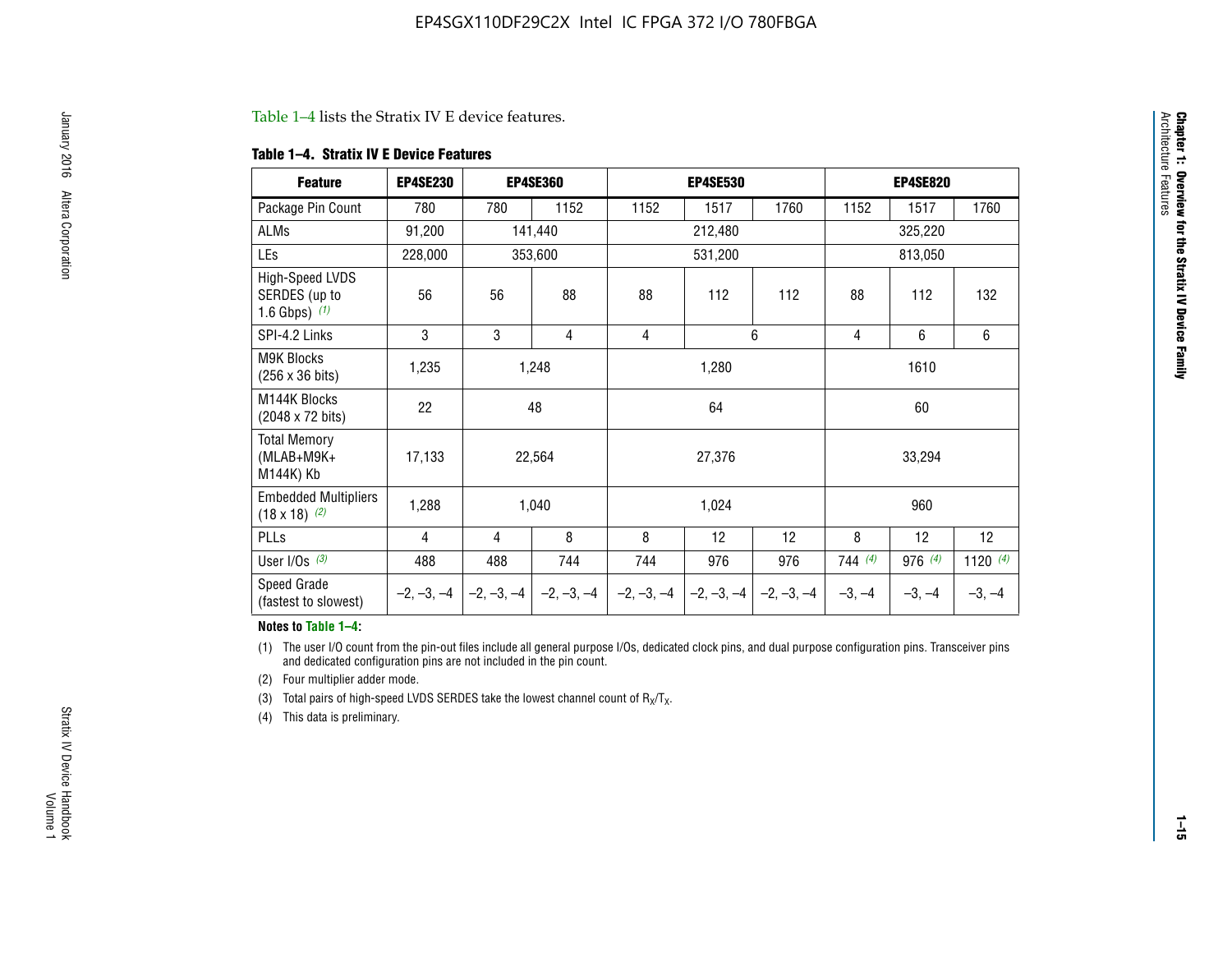Table 1–5 summarizes the Stratix IV E device package options.

| <b>Device</b> | <b>F780</b><br>$(29 \text{ mm} \times 29 \text{ mm})$ $(5)$ , $(6)$ | F1152<br>$(35 \text{ mm} \times 35 \text{ mm})$ $(5)$ $(7)$ | F <sub>1517</sub><br>$(40 \text{ mm} \times 40 \text{ mm})$ (7) | <b>F1760</b><br>$(42.5$ mm x 42.5 mm) $(7)$ |
|---------------|---------------------------------------------------------------------|-------------------------------------------------------------|-----------------------------------------------------------------|---------------------------------------------|
| EP4SE230      | F <sub>29</sub>                                                     |                                                             |                                                                 |                                             |
| EP4SE360      | H29 $(3)$                                                           | F35                                                         |                                                                 |                                             |
| EP4SE530      |                                                                     | H35 $(4)$                                                   | H40 $(4)$                                                       | F43                                         |
| EP4SE820      |                                                                     | H35 $(4)$                                                   | H40 $(4)$                                                       | F43                                         |

**Table 1–5. Stratix IV E Device Package Options** *(1)***,** *(2)*

#### **Notes to Table 1–5:**

(1) Device packages in the same column and marked under the same arrow sign have vertical migration capability.

(2) Use the Pin Migration Viewer in the Pin Planner to verify the pin migration compatibility when migrating devices. For more information, refer to *[I/O Management](http://www.altera.com/literature/hb/qts/qts_qii52013.pdf)* in the *Quartus II Handbook, Volume 2*.

(3) The 780-pin EP4SE360 device is available only in the 33 mm x 33 mm Hybrid flip chip package.

(4) The 1152-pin and 1517-pin for EP4SE530 and EP4SE820 devices are available only in the 42.5 mm x 42.5 mm Hybrid flip chip package.

(5) When migrating between hybrid and flip chip packages, there is an additional keep-out area. For more information, refer to the *[Package](http://www.altera.com/literature/ds/dspkg.pdf)  [Information Datasheet for Altera Devices](http://www.altera.com/literature/ds/dspkg.pdf)*.

(6) Devices listed in this column do not have on-package decoupling capacitors.

(7) Devices listed in this column have on-package decoupling capacitors. For more information about on-package decoupling capacitor value for each device, refer to Table 1–6.

Table 1–6 lists the Stratix IV E on-package decoupling information.

| Table 1–6. Stratix IV E Device On-Package Decoupling Information (1) |  |  |  |  |
|----------------------------------------------------------------------|--|--|--|--|
|----------------------------------------------------------------------|--|--|--|--|

|          | <b>Ordering Information</b> | <b>V<sub>cc</sub></b>               | <b>V<sub>CCIO</sub></b> |
|----------|-----------------------------|-------------------------------------|-------------------------|
| EP4SE360 | F35                         | $4 \times 1$ uF + $4 \times 470$ nF | 10 nF per bank          |
|          | H <sub>35</sub>             |                                     |                         |
| EP4SE530 | H40                         | $4 \times 1$ uF + $4 \times 470$ nF | 10 nF per bank          |
|          | F43                         |                                     |                         |
|          | H <sub>35</sub>             |                                     |                         |
| EP4SE820 | H40                         | $4 \times 1$ uF + $4 \times 470$ nF | 10 nF per bank          |
|          | F43                         |                                     |                         |

**Note to Table 1–6:**

(1) Table 1–6 refers to production devices on-package decoupling. For more information about decoupling design of engineering sample (ES) devices, contact [Altera Technical Support](http://mysupport.altera.com/eservice/login.asp).

Table 1–7 lists the Stratix IV GT device features.

| <b>Feature</b>                       | <b>EP4S40G2</b> | <b>EP4S40G5</b> | <b>EP4S100G2</b> | <b>EP4S100G3</b> | <b>EP4S100G4</b> |      | <b>EP4S100G5</b> |
|--------------------------------------|-----------------|-----------------|------------------|------------------|------------------|------|------------------|
| Package Pin Count                    | 1517            | 1517            | 1517             | 1932             | 1932             | 1517 | 1932             |
| <b>ALMs</b>                          | 91,200          | 212,480         | 91,200           | 116,480          | 141,440          |      | 212.480          |
| LEs                                  | 228,000         | 531,200         | 228,000          | 291,200          | 353,600          |      | 531,200          |
| <b>Total Transceiver</b><br>Channels | 36              | 36              | 36               | 48               | 48               | 36   | 48               |

**Table 1–7. Stratix IV GT Device Features (Part 1 of 2)**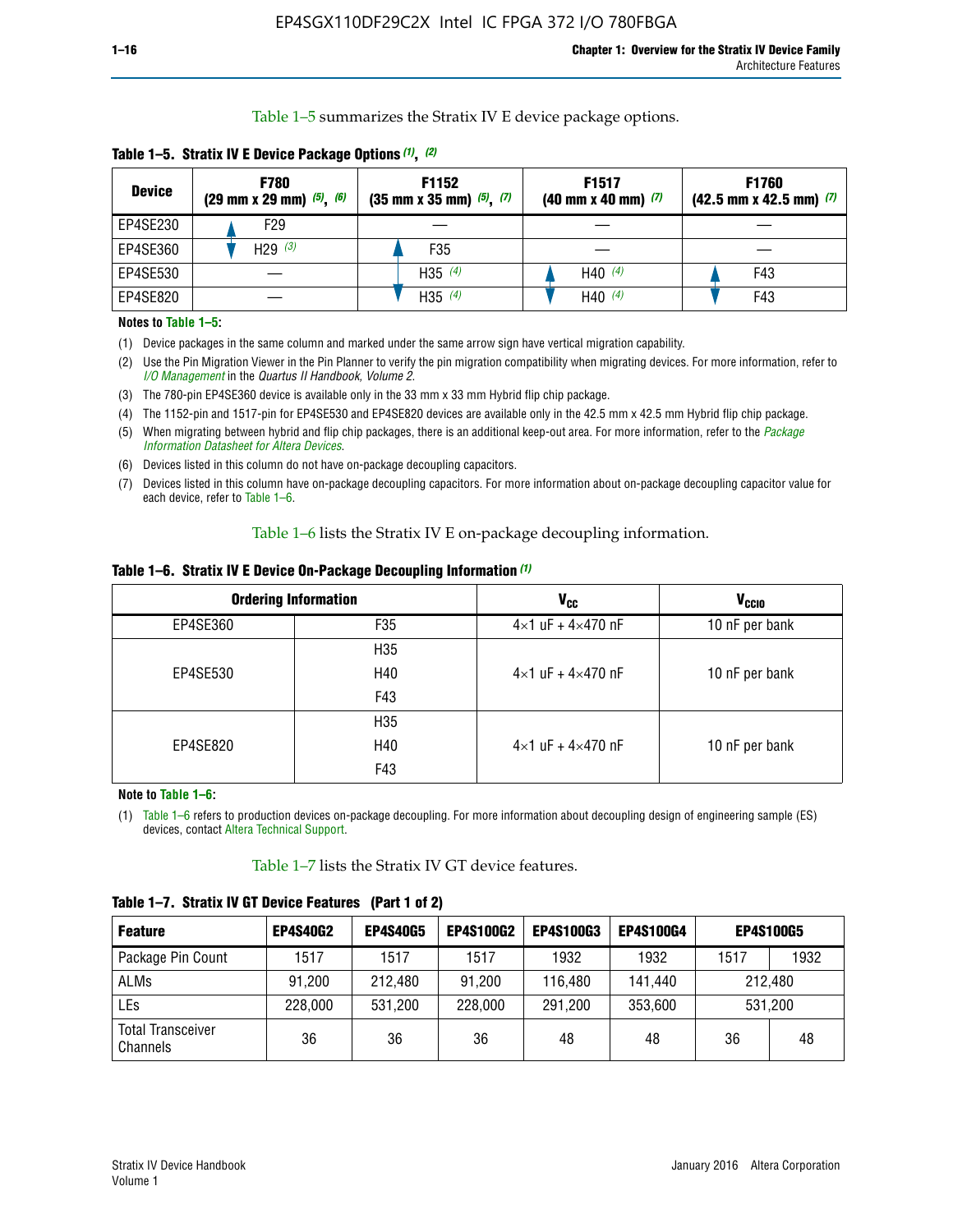| <b>Feature</b>                                                              | <b>EP4S40G2</b> | <b>EP4S40G5</b> | EP4S100G2      | <b>EP4S100G3</b> | EP4S100G4      |                           | <b>EP4S100G5</b> |
|-----------------------------------------------------------------------------|-----------------|-----------------|----------------|------------------|----------------|---------------------------|------------------|
| 10G Transceiver<br>Channels<br>(600 Mbps - 11.3 Gbps)<br>with PMA + PCS)    | 12              | 12              | 24             | 24               | 24             | 24                        | 32               |
| 8G Transceiver<br>Channels<br>(600 Mbps - 8.5 Gbps<br>with PMA + PCS) $(1)$ | 12              | 12              | $\mathbf 0$    | 8                | 8              | $\mathbf 0$               | $\mathbf 0$      |
| PMA-only CMU<br>Channels<br>(600 Mbps- 6.5 Gbps)                            | 12              | 12              | 12             | 16               | 16             | 12                        | 16               |
| PCIe hard IP Blocks                                                         | $\overline{2}$  | $\overline{2}$  | $\overline{2}$ | $\overline{4}$   | $\overline{4}$ | $\overline{2}$            | $\overline{4}$   |
| High-Speed LVDS<br><b>SERDES</b><br>(up to 1.6 Gbps) $(2)$                  | 46              | 46              | 46             | 47               | 47             | 46                        | 47               |
| SP1-4.2 Links                                                               | $\overline{2}$  | $\overline{2}$  | $\overline{2}$ | $\overline{2}$   | $\overline{2}$ | $\overline{2}$            | $2^{\circ}$      |
| <b>M9K Blocks</b><br>(256 x 36 bits)                                        | 1,235           | 1,280           | 1,235          | 936              | 1,248          |                           | 1,280            |
| M144K Blocks<br>(2048 x 72 bits)                                            | 22              | 64              | 22             | 36               | 48             |                           | 64               |
| Total Memory (MLAB +<br>M9K + M144K) Kb                                     | 17,133          | 27,376          | 17,133         | 17,248           | 22,564         |                           | 27,376           |
| <b>Embedded Multipliers</b><br>$18 \times 18^{(3)}$                         | 1,288           | 1,024           | 1,288          | 832              | 1,024          | 1,024                     |                  |
| PLLs                                                                        | 8               | 8               | 8              | 12               | 12             | 8                         | 12               |
| User I/Os $(4)$ , $(5)$                                                     | 654             | 654             | 654            | 781              | 781            | 654                       | 781              |
| Speed Grade<br>(fastest to slowest)                                         | $-1, -2, -3$    | $-1, -2, -3$    | $-1, -2, -3$   | $-1, -2, -3$     | $-1, -2, -3$   | $-1, -2, -3$ $-1, -2, -3$ |                  |

**Notes to Table 1–7:**

(1) You can configure all 10G transceiver channels as 8G transceiver channels. For example, the EP4S40G2F40 device has twenty-four 8G transceiver channels and the EP4S100G5F45 device has thirty-two 8G transceiver channels.

(2) Total pairs of high-speed LVDS SERDES take the lowest channel count of  $R_X/T_X$ .

(3) Four multiplier adder mode.

(4) The user I/O count from the pin-out files include all general purpose I/Os, dedicated clock pins, and dual purpose configuration pins. Transceiver pins and dedicated configuration pins are not included in the pin count.

(5) This data is preliminary.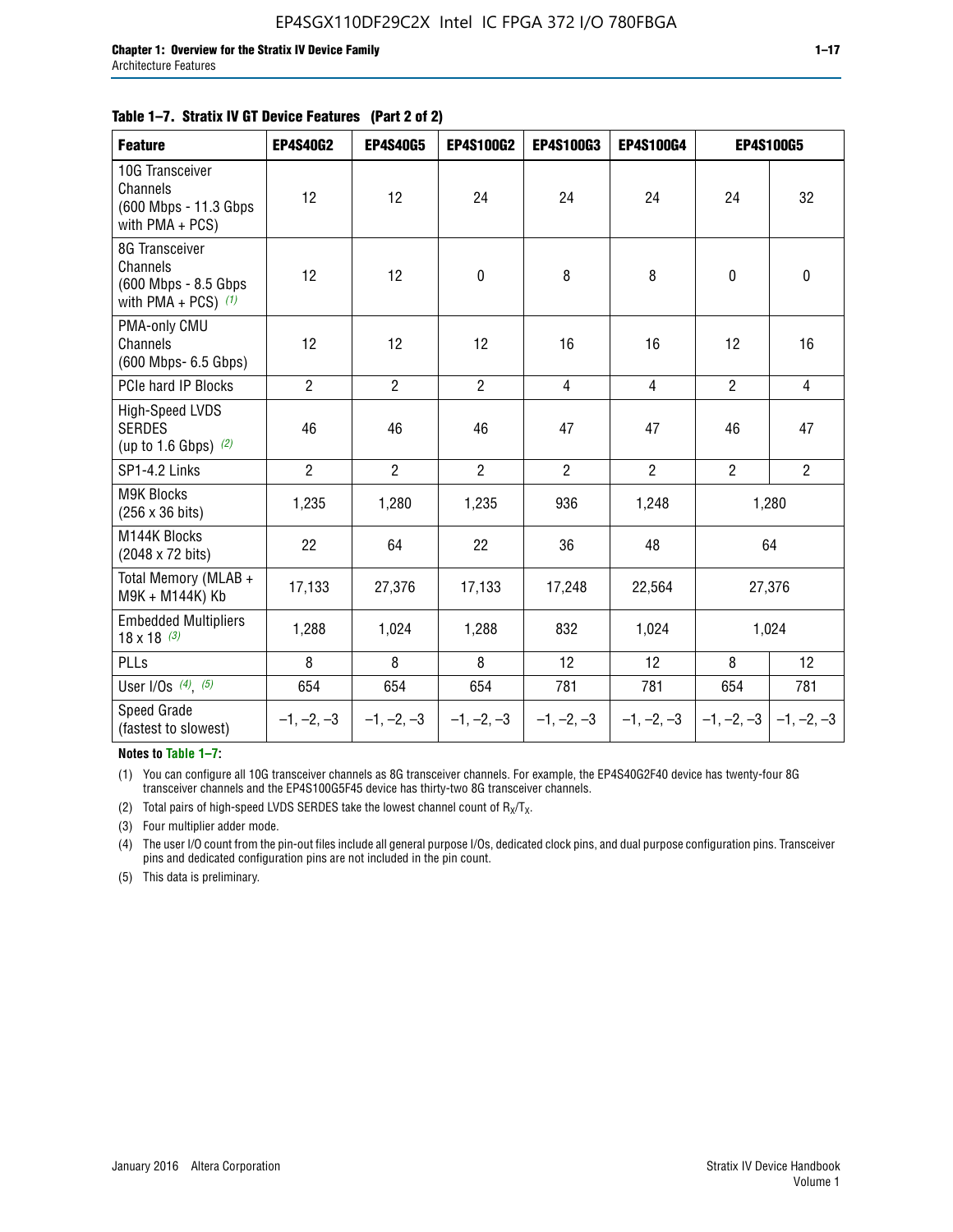Table 1–8 lists the resource counts for the Stratix IV GT devices.

|  | Table 1-8. Stratix IV GT Device Package Options (1), (2) |  |  |  |  |  |
|--|----------------------------------------------------------|--|--|--|--|--|
|--|----------------------------------------------------------|--|--|--|--|--|

| <b>Device</b>                      | <b>1517 Pin</b><br><b>1932 Pin</b><br>$(40 \text{ mm} \times 40 \text{ mm})$ (3)<br>(45 mm x 45 mm) |     |  |
|------------------------------------|-----------------------------------------------------------------------------------------------------|-----|--|
| <b>Stratix IV GT 40 G Devices</b>  |                                                                                                     |     |  |
| EP4S40G2                           | F40                                                                                                 |     |  |
| EP4S40G5                           | H40 $(4)$ , $(5)$                                                                                   |     |  |
| <b>Stratix IV GT 100 G Devices</b> |                                                                                                     |     |  |
| EP4S100G2                          | F40                                                                                                 |     |  |
| EP4S100G3                          |                                                                                                     | F45 |  |
| EP4S100G4                          |                                                                                                     | F45 |  |
| EP4S100G5                          | $(4)$ $(5)$<br>H40                                                                                  | F45 |  |

#### **Notes to Table 1–8:**

(1) This table represents pin compatability; however, it does not include hard IP block placement compatability.

- (2) Devices under the same arrow sign have vertical migration capability.
- (3) When migrating between hybrid and flip chip packages, there is an additional keep-out area. For more information, refer to the *[Altera Device Package Information Data Sheet](http://www.altera.com/literature/ds/dspkg.pdf)*.
- (4) EP4S40G5 and EP4S100G5 devices with 1517 pin-count are only available in 42.5-mm x 42.5-mm Hybrid flip chip packages.
- (5) If you are using the hard IP block, migration is not possible.

Table 1–9 lists the Stratix IV GT on-package decoupling information.

**Table 1–9. Stratix IV GT Device On-Package Decoupling Information** *(1)*

| <b>Ordering</b><br><b>Information</b> | Vcc                                 | <b>V<sub>CCIO</sub></b> | V <sub>CCL GXB</sub>            | V <sub>CCA L/R</sub> | V <sub>CCT L/R</sub> | $V_{CCR\_L/R}$ |
|---------------------------------------|-------------------------------------|-------------------------|---------------------------------|----------------------|----------------------|----------------|
| EP4S40G2F40                           | $2 \times 1$ uF + $2 \times 470$ nF | 10 nF per bank $(2)$    | 100 nF per<br>transceiver block | $100$ nF             | $100$ nF             | 100 nF         |
| EP4S100G2F40                          |                                     |                         |                                 |                      |                      |                |
| EP4S100G3F45                          | $4\times1$ uF + $4\times470$ nF     | 10 nF per bank $(2)$    | 100 nF per<br>transceiver block | $100$ nF             | $100$ nF             | $100$ nF       |
| EP4S100G4F45                          |                                     |                         |                                 |                      |                      |                |
| EP4S40G5H40                           |                                     |                         |                                 |                      |                      |                |
| EP4S100G5H40                          |                                     |                         |                                 |                      |                      |                |
| EP4S100G5F45                          |                                     |                         |                                 |                      |                      |                |

**Notes to Table 1–9:**

(1) Table 1–9 refers to production devices on-package decoupling. For more information about decoupling design of engineering sample (ES) devices, contact [Altera Technical Support](http://mysupport.altera.com/eservice/login.asp).

(2) For I/O banks  $3(*)$ ,  $4(*)$ ,  $7(*)$ , and  $8(*)$  only. There is no OPD for I/O bank  $1(*)$ ,  $2(*)$ ,  $5(*)$ , and  $6(*)$ .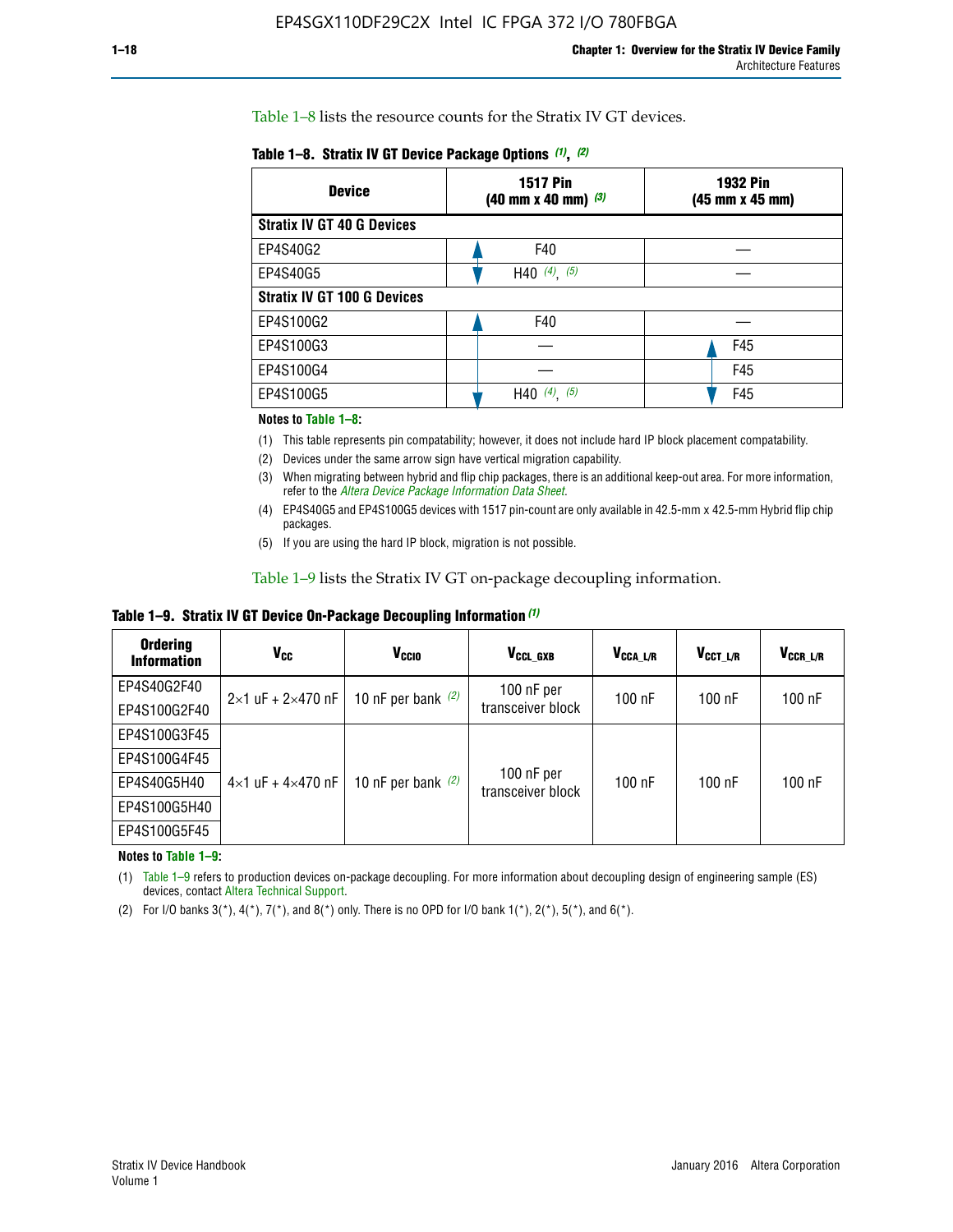# **Integrated Software Platform**

The Quartus II software provides an integrated environment for HDL and schematic design entry, compilation and logic synthesis, full simulation and advanced timing analysis, SignalTap II Logic Analyzer, and device configuration of Stratix IV designs. The Quartus II software provides the MegaWizard<sup> $M$ </sup> Plug-In Manager user interface to generate different functional blocks, such as memory, PLL, and digital signal processing logic. For transceivers, the Quartus II software provides the ALTGX MegaWizard Plug-In Manager interface that guides you through configuration of the transceiver based on your application requirements.

The Stratix IV GX and GT transceivers allow you to implement low-power and reliable high-speed serial interface applications with its fully reconfigurable hardware, optimal signal integrity, and integrated Quartus II software platform.

For more information about the QuarJanuary2016tus II software features, refer to the *[Quartus II Handbook](http://www.altera.com/literature/lit-qts.jsp)*.

# **Ordering Information**

This section describes the Stratix IV E, GT, and GX devices ordering information. Figure 1–4 shows the ordering codes for Stratix IV GX and E devices.



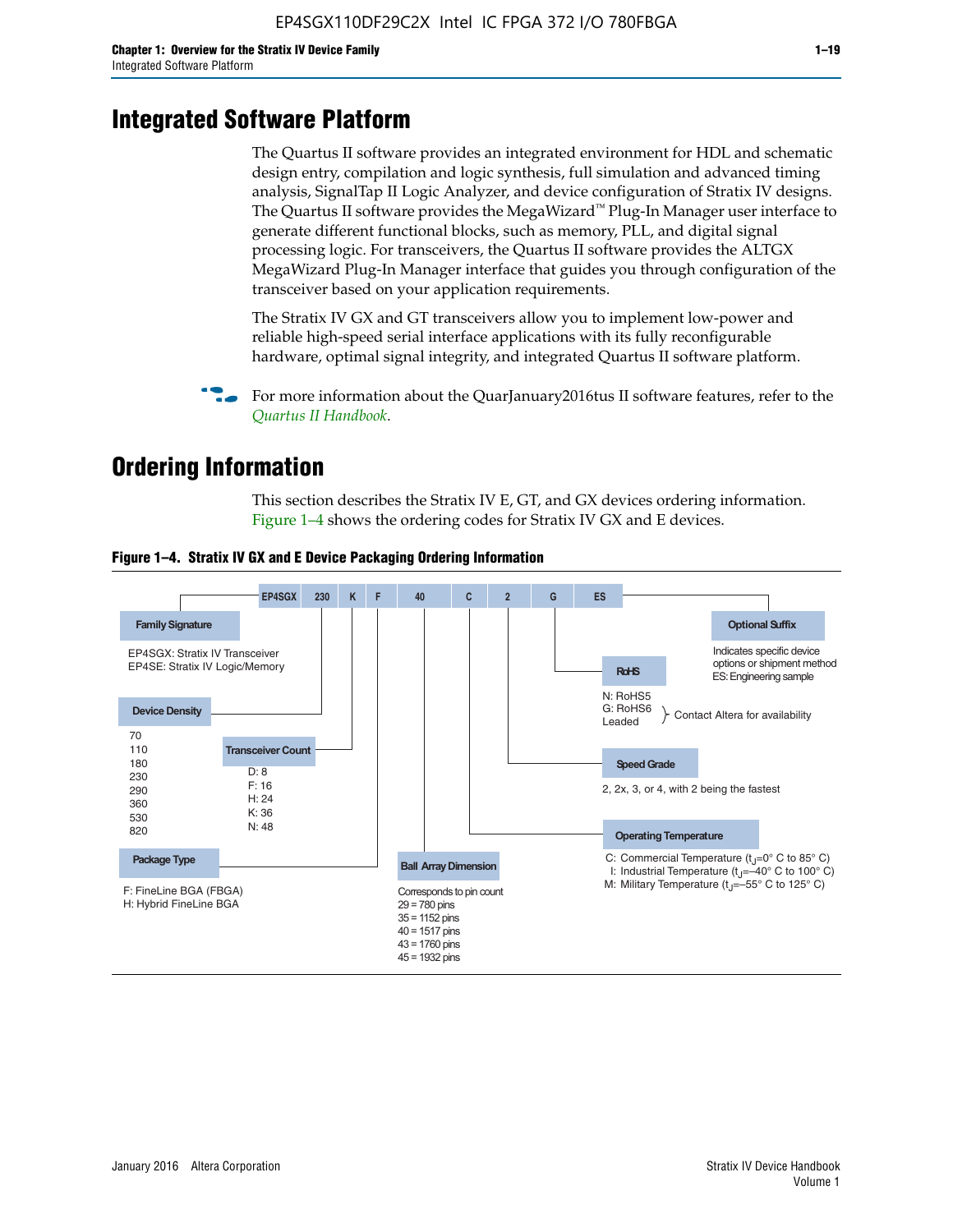Figure 1–5 shows the ordering codes for Stratix IV GT devices.





# **Document Revision History**

Table 1–10 lists the revision history for this chapter.

|  | Table 1–10. Document Revision History (Part 1 of 2) |  |  |
|--|-----------------------------------------------------|--|--|
|--|-----------------------------------------------------|--|--|

| <b>Date</b>       | Version | <b>Changes</b>                                         |
|-------------------|---------|--------------------------------------------------------|
| January 2016      | $3.5\,$ | <b>Updated Figure 1–4 with new RoHS information</b>    |
| September 2012    | 3.4     | ■ Updated Table 1–1 to close FB $#30986$ .             |
|                   |         | Updated Table 1–2 and Table 1–5 to close FB $#31127$ . |
| June 2011         | 3.3     | Added military temperature to Figure 1–4.              |
| February 2011     | 3.2     | ■ Updated Table 1–7 and Table 1–8.                     |
|                   |         | $\blacksquare$ Applied new template.                   |
|                   |         | Minor text edits.                                      |
| <b>March 2010</b> | 3.1     | <b>Updated Table 1–1, Table 1–2, and Table 1–7.</b>    |
|                   |         | ■ Updated Figure $1-3$ .                               |
|                   |         | ■ Updated the "Stratix IV GT Devices" section.         |
|                   |         | Added two new references to the Introduction section.  |
|                   |         | Minor text edits.                                      |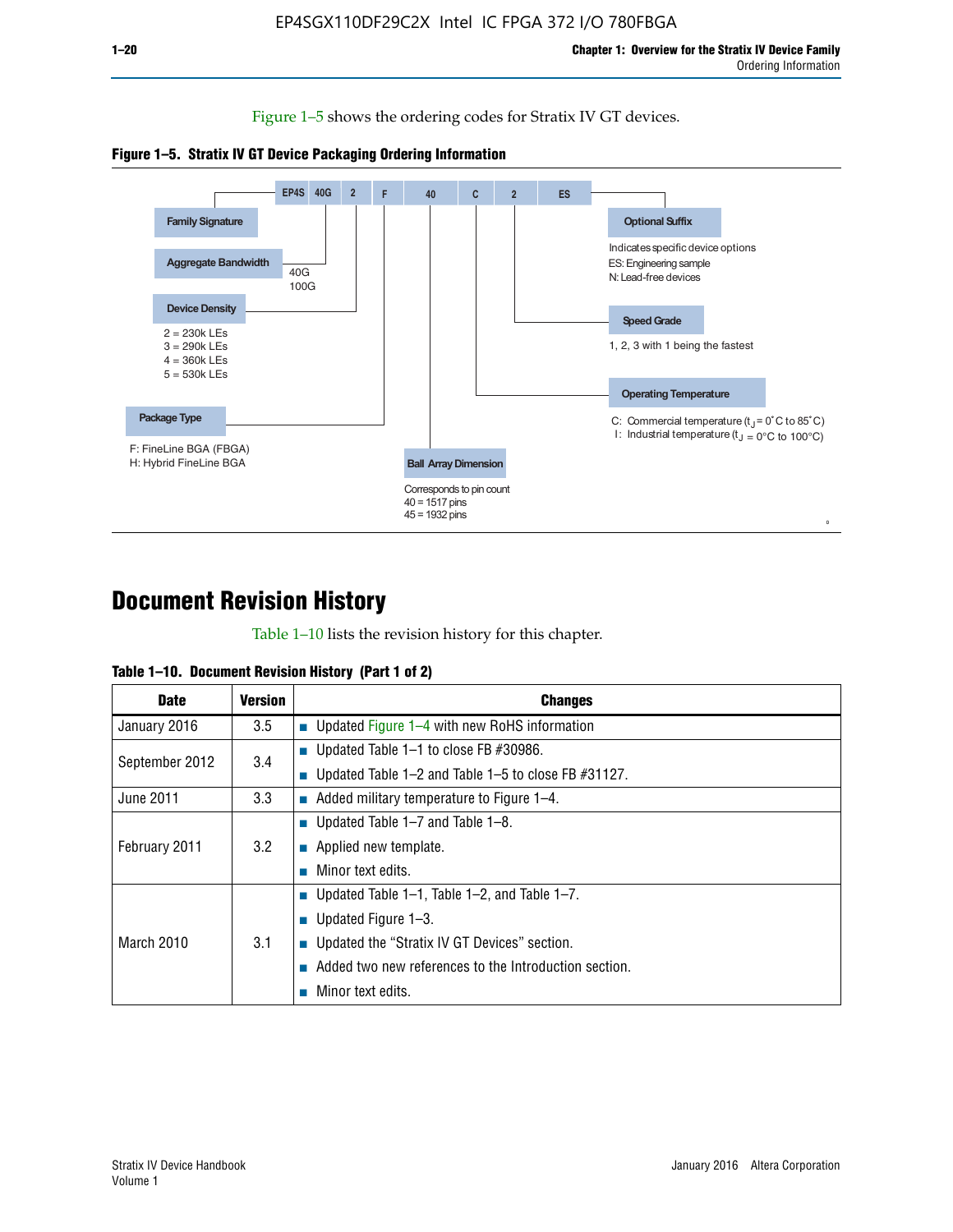## **Table 1–10. Document Revision History (Part 2 of 2)**

| <b>Date</b>      | <b>Version</b> | <b>Changes</b>                                                                                                                                                                                                                                                                    |  |
|------------------|----------------|-----------------------------------------------------------------------------------------------------------------------------------------------------------------------------------------------------------------------------------------------------------------------------------|--|
| November 2009    |                | ■ Updated the "Stratix IV Device Family Overview", "Feature Summary", "Stratix IV GT<br>Devices", "High-Speed Transceiver Features", "FPGA Fabric and I/O Features", "Highest<br>Aggregate Data Bandwidth", "System Integration", and "Integrated Software Platform"<br>sections. |  |
|                  | 3.0            | $\blacksquare$ Added Table 1-3, Table 1-6, and Table 1-9.                                                                                                                                                                                                                         |  |
|                  |                | $\blacksquare$ Updated Table 1-1, Table 1-2, Table 1-4, Table 1-5, Table 1-7, and Table 1-8.                                                                                                                                                                                      |  |
|                  |                | ■ Updated Figure 1–3, Figure 1–4, and Figure 1–5.                                                                                                                                                                                                                                 |  |
|                  |                | $\blacksquare$ Minor text edits.                                                                                                                                                                                                                                                  |  |
|                  | 2.4            | $\blacksquare$ Updated Table 1-1.                                                                                                                                                                                                                                                 |  |
| <b>June 2009</b> |                | Minor text edits.                                                                                                                                                                                                                                                                 |  |
|                  |                | $\blacksquare$ Added Table 1–5, Table 1–6, and Figure 1–3.                                                                                                                                                                                                                        |  |
|                  |                | <b>Updated Figure 1-5.</b>                                                                                                                                                                                                                                                        |  |
| April 2009       | 2.3            | Updated Table $1-1$ , Table $1-2$ , Table $1-3$ , and Table $1-4$ .                                                                                                                                                                                                               |  |
|                  |                | ■ Updated "Introduction", "Feature Summary", "Stratix IV GX Devices", "Stratix IV GT<br>Devices", "Architecture Features", and "FPGA Fabric and I/O Features"                                                                                                                     |  |
|                  | 2.2            | ■ Updated "Feature Summary", "Stratix IV GX Devices", "Stratix IV E Device", "Stratix IV<br>GT Devices", "Signal Integrity"                                                                                                                                                       |  |
| March 2009       |                | Removed Tables 1-5 and 1-6                                                                                                                                                                                                                                                        |  |
|                  |                | $\blacksquare$ Updated Figure 1-4                                                                                                                                                                                                                                                 |  |
|                  |                | ■ Updated "Introduction", "Feature Summary", "Stratix IV Device Diagnostic Features",<br>"Signal Integrity", "Clock Networks", "High-Speed Differential I/O with DPA and Soft-<br>CDR", "System Integration", and "Ordering Information" sections.                                |  |
|                  |                | Added "Stratix IV GT 100G Devices" and "Stratix IV GT 100G Transceiver Bandwidth"<br>sections.                                                                                                                                                                                    |  |
| March 2009       | 2.1            | ■ Updated Table 1–1, Table 1–2, Table 1–3, and Table 1–4.                                                                                                                                                                                                                         |  |
|                  |                | $\blacksquare$ Added Table 1–5 and Table 1–6.                                                                                                                                                                                                                                     |  |
|                  |                | ■ Updated Figure 1–3 and Figure 1–4.                                                                                                                                                                                                                                              |  |
|                  |                | $\blacksquare$ Added Figure 1-5.                                                                                                                                                                                                                                                  |  |
|                  |                | Removed "Referenced Documents" section.                                                                                                                                                                                                                                           |  |
|                  |                | ■ Updated "Feature Summary" on page 1-1.                                                                                                                                                                                                                                          |  |
| November 2008    |                | ■ Updated "Stratix IV Device Diagnostic Features" on page 1-7.                                                                                                                                                                                                                    |  |
|                  |                | Updated "FPGA Fabric and I/O Features" on page 1-8.                                                                                                                                                                                                                               |  |
|                  | 2.0            | $\blacksquare$ Updated Table 1-1.                                                                                                                                                                                                                                                 |  |
|                  |                | Updated Table 1-2.                                                                                                                                                                                                                                                                |  |
|                  |                | Updated "Table 1-5 shows the total number of transceivers available in the Stratix IV GT<br>Device." on page 1-15.                                                                                                                                                                |  |
| <b>July 2008</b> | 1.1            | Revised "Introduction".                                                                                                                                                                                                                                                           |  |
| May 2008         | 1.0            | Initial release.                                                                                                                                                                                                                                                                  |  |